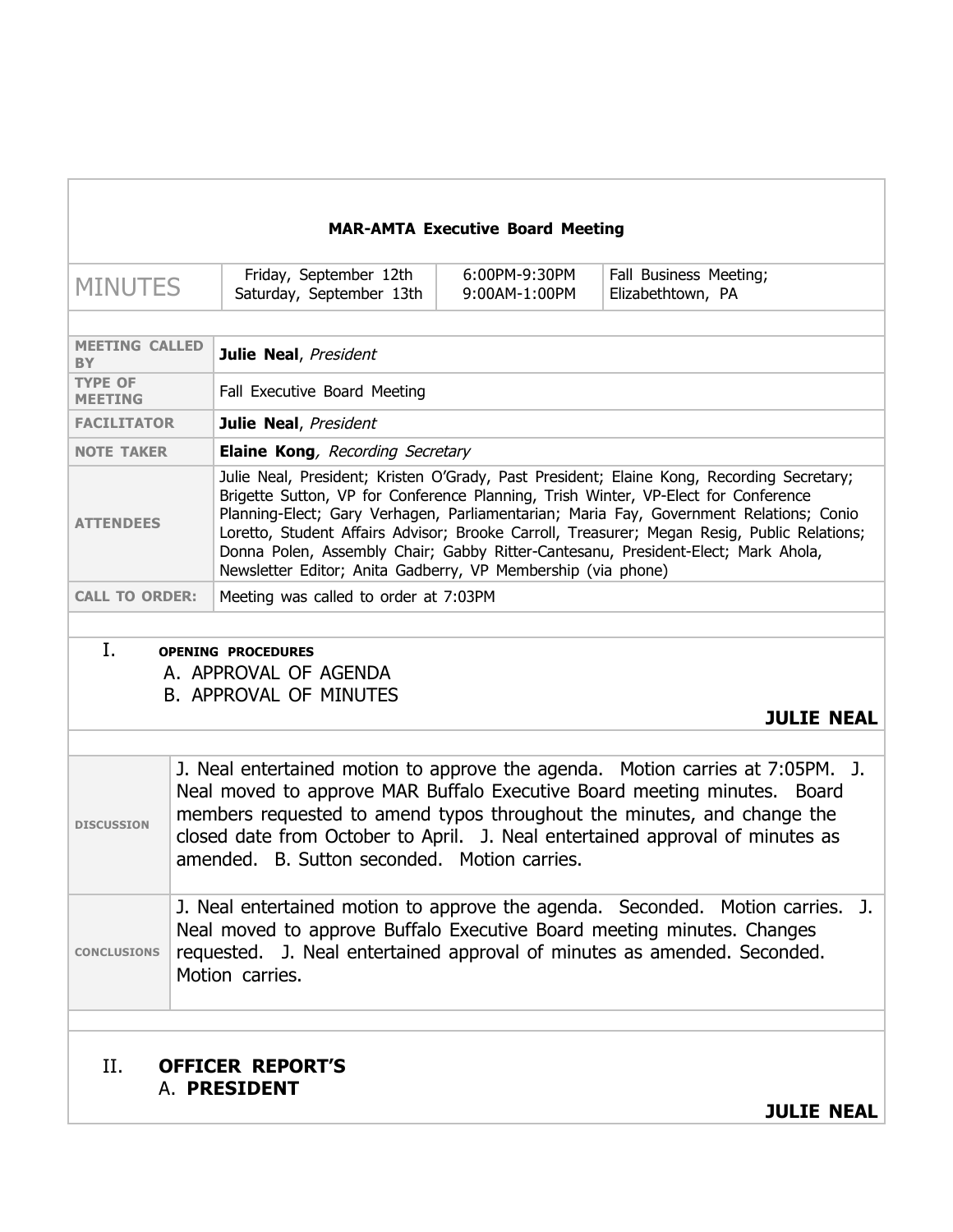|                     | Summer AMTA Board of Director reports in board book.                                                                                                                                                                                                                                                                                                                                                                                                                                                                      |  |  |  |
|---------------------|---------------------------------------------------------------------------------------------------------------------------------------------------------------------------------------------------------------------------------------------------------------------------------------------------------------------------------------------------------------------------------------------------------------------------------------------------------------------------------------------------------------------------|--|--|--|
| <b>DISCUSSION</b>   | a. J. Neal reported on summer AMTA board meeting. Discussion among<br>board members about how concerns may have been addressed, but board<br>members did not feel satisfactory answers were given. G. Ritter-<br>Cantesanu inquired whether or not D. Benkovitz could come up with a<br>formalized report from the summer AMTA board meeting so it can be<br>disseminated to the rest of the region.<br>b. J. Neal stated that she would revisit who will refill E. Selesky's positions<br>later during Good and Welfare. |  |  |  |
| <b>CONCLUSIONS</b>  | J. Neal stated that the discussion was a catalyst to talk and raise concerns to<br>open communication with AMTA board                                                                                                                                                                                                                                                                                                                                                                                                     |  |  |  |
| <b>ACTION ITEMS</b> | <b>DEADLINE</b><br><b>PERSON RESPONSIBLE</b>                                                                                                                                                                                                                                                                                                                                                                                                                                                                              |  |  |  |
|                     | None indicated.                                                                                                                                                                                                                                                                                                                                                                                                                                                                                                           |  |  |  |

#### B. **PRESIDENT-ELECT**

**DISCUSSION**

#### **GABBY RITTER-CANTESANU**

a. G. Ritter-Cantesanu stated that she is working on making communication to go more smoothly between MAR and Maryland, Virginia and New Jersey. VA agreed that they should be affiliated officially with MAR-AMTA; G. Verhagen stated that Virginia association is affiliated already. New Jersey declines non-profit status. Maryland is in the process of changing their bylaws. G. Ritter-Cantesanu stated that M. Fay will differentiate between state task force vs. state association during Government Relations report. b. Constitution Bylaws. G. Ritter-Cantesanu revisited a proposed bylaws change to Article 1, Section 3 (Membership) that was voted down by membership at the Buffalo regional conference. (The original bylaw and proposed change that was voted down by membership are below). G. Ritter-Cantesanu recommended that we do not change this bylaw due to advising from Annette Whitehead-Pleaux who stated that there will be a change of AMTA membership categories soon and it would solve this problem. So it was recommended that no change be proposed at this time. **Article I - Membership**

#### **CURRENT:**

**Section 3.** Only professional members in good standing, student members who have been professional members but have returned to graduate school and student status, and Honorary Life Members who are eligible for professional membership may hold office or vote.

### **PROPOSED:**

**Section 3.** Only professional members in good standing, student members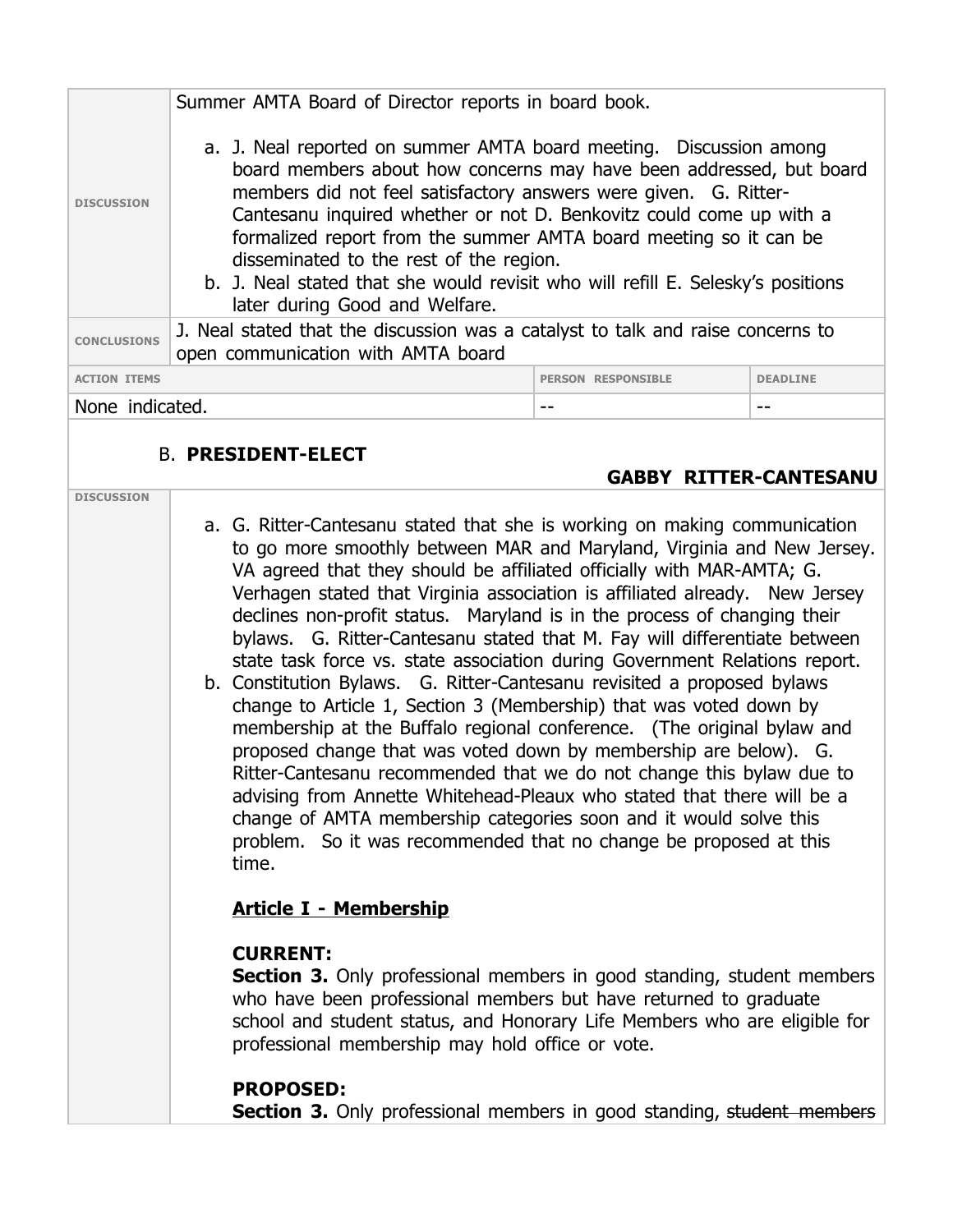|                                                                                                    | who have been professional members but have returned to graduate<br>school and student status, and Honorary Life Members who are eligible for<br>professional membership may hold office or and vote.                                                                                                                                                                                                                                                                                                                                                                                                                                                                                                                                                                                                                                                                                                                                                                                                                                                               |                           |                 |  |  |
|----------------------------------------------------------------------------------------------------|---------------------------------------------------------------------------------------------------------------------------------------------------------------------------------------------------------------------------------------------------------------------------------------------------------------------------------------------------------------------------------------------------------------------------------------------------------------------------------------------------------------------------------------------------------------------------------------------------------------------------------------------------------------------------------------------------------------------------------------------------------------------------------------------------------------------------------------------------------------------------------------------------------------------------------------------------------------------------------------------------------------------------------------------------------------------|---------------------------|-----------------|--|--|
|                                                                                                    | c. G. Ritter-Cantesanu reported on the state of Virginia. Virginia had an<br>annual planning meeting on October 18, and will have a CMTE in the<br>spring. Virginia's regional network is growing.<br>d. G. Ritter-Cantesanu updated about the state of Maryland. An ethical<br>concern for the state of Maryland was brought to the board for discussion.<br>e. G. Ritter-Cantesanu stated that New Jersey had no updates, except that<br>they were seeking more information for non-profit status.<br>f. G. Ritter-Cantesau requested that board members update their handbooks<br>before upcoming regional conference, a copy of all positions by the end of<br>their term. Board members discussed where the final handbooks will be<br>stored, such as on Google Drive or on the website in an members only<br>section. G. Ritter-Cantesanu stated that if handbooks are public, e-mail<br>usernames and passwords should be taken away. J. Neal proposed that<br>one board member should have usernames and passwords of all board<br>member e-mail accounts. |                           |                 |  |  |
| <b>CONCLUSIONS</b>                                                                                 | Discussion will continue about membership status. Reminder for board member<br>handbooks to be updated, and board member e-mail account information will be<br>compiled.                                                                                                                                                                                                                                                                                                                                                                                                                                                                                                                                                                                                                                                                                                                                                                                                                                                                                            |                           |                 |  |  |
| <b>ACTION ITEMS</b>                                                                                |                                                                                                                                                                                                                                                                                                                                                                                                                                                                                                                                                                                                                                                                                                                                                                                                                                                                                                                                                                                                                                                                     | <b>PERSON RESPONSIBLE</b> | <b>DEADLINE</b> |  |  |
| Change that VA association is affiliated with MAR-<br>AMTA.                                        |                                                                                                                                                                                                                                                                                                                                                                                                                                                                                                                                                                                                                                                                                                                                                                                                                                                                                                                                                                                                                                                                     | G. Ritter-Cantesanu       |                 |  |  |
| Come up with timeline and outline for<br>communication with state associations.                    |                                                                                                                                                                                                                                                                                                                                                                                                                                                                                                                                                                                                                                                                                                                                                                                                                                                                                                                                                                                                                                                                     | G. Ritter-Cantesanu       | $- -$           |  |  |
| Update bylaws.                                                                                     |                                                                                                                                                                                                                                                                                                                                                                                                                                                                                                                                                                                                                                                                                                                                                                                                                                                                                                                                                                                                                                                                     | G. Ritter-Cantesanu       | $-$             |  |  |
| Policy for recovery of e-mail accounts.                                                            |                                                                                                                                                                                                                                                                                                                                                                                                                                                                                                                                                                                                                                                                                                                                                                                                                                                                                                                                                                                                                                                                     | G. Ritter-Cantesanu       | --              |  |  |
| Obtain usernames and passwords of all board<br>E. Kong<br>members.                                 |                                                                                                                                                                                                                                                                                                                                                                                                                                                                                                                                                                                                                                                                                                                                                                                                                                                                                                                                                                                                                                                                     |                           |                 |  |  |
| Update handbooks and send to G. Ritter-Cantesanu.<br>All board members<br>Before MAR<br>Conference |                                                                                                                                                                                                                                                                                                                                                                                                                                                                                                                                                                                                                                                                                                                                                                                                                                                                                                                                                                                                                                                                     |                           |                 |  |  |
|                                                                                                    |                                                                                                                                                                                                                                                                                                                                                                                                                                                                                                                                                                                                                                                                                                                                                                                                                                                                                                                                                                                                                                                                     |                           |                 |  |  |

# C. **PAST PRESIDENT**

### **KRISTEN O'GRADY**

|                   | K. O'Grady stated that there two members to voted into Nomination<br>а. —<br>Committee - Mark Ahola and Lee Morris. M. Ahola excused himself for the |  |  |
|-------------------|------------------------------------------------------------------------------------------------------------------------------------------------------|--|--|
| <b>DISCUSSION</b> | vote. J. Neal entertained a motion to vote M. Ahola and L. Morris into                                                                               |  |  |
|                   |                                                                                                                                                      |  |  |
|                   | Nominations committee. K. O'Grady motioned. B. Sutton seconded.                                                                                      |  |  |
|                   | Motion approved.                                                                                                                                     |  |  |
|                   | b. K. O'Grady and M. Ahola will meet to review electronic voting                                                                                     |  |  |
|                   | procedures. Plan to include an opt out question for students that are                                                                                |  |  |
|                   | professionals vs. never were a professional.                                                                                                         |  |  |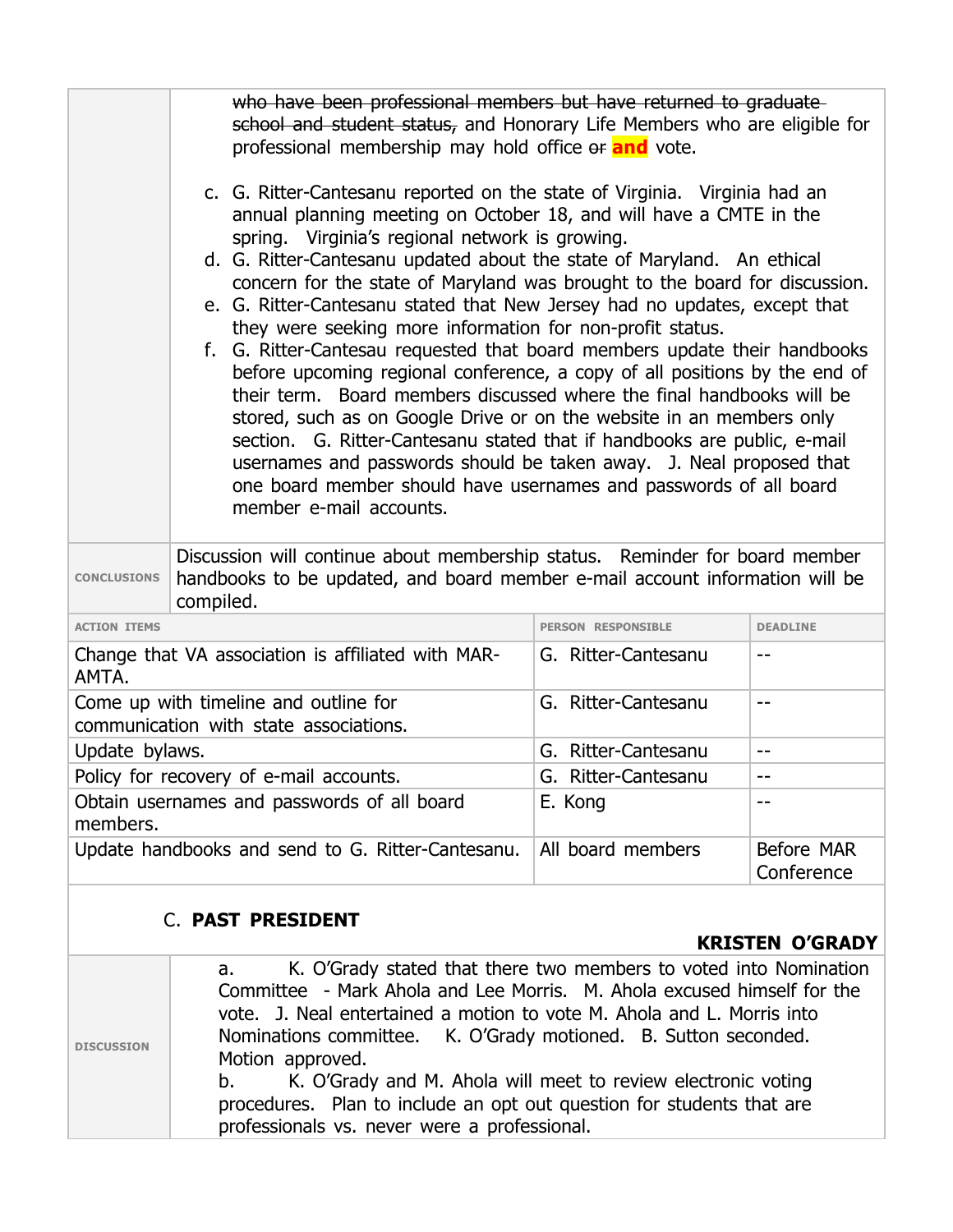| CONCLUSIONS   None.                  |                            |                   |  |
|--------------------------------------|----------------------------|-------------------|--|
| <b>ACTION ITEMS</b>                  | <b>PERSON RESPONSIBLE</b>  | <b>DEADLINE</b>   |  |
| Review electronic voting procedures. | K. O'Grady and M.<br>Ahola | $\qquad \qquad -$ |  |

|                                                                     | D. <b>ARCHIVIST</b>                                                                                                                                                                                                                                                                                                                                                                                                                       | <b>JULIE NEAL PHIL MAUSKAPF</b> |                                    |
|---------------------------------------------------------------------|-------------------------------------------------------------------------------------------------------------------------------------------------------------------------------------------------------------------------------------------------------------------------------------------------------------------------------------------------------------------------------------------------------------------------------------------|---------------------------------|------------------------------------|
| <b>DISCUSSION</b>                                                   | J. Neal stated that P. Mauskapf continues to receive items for the archives as<br>they come in and archives them. M. Resig proposed a question whether or not<br>archives should go on the website as World Federation for Music Therapy does<br>so. Board members discussed the benefits of having members have access to<br>the archives. J. Neal proposed that P. Mauskapf should be included in the<br>website planning conversation. |                                 |                                    |
| <b>CONCLUSIONS</b>                                                  | P. Mauskapf will be included into website planning conversation to see whether or<br>not archives should be put on the website.                                                                                                                                                                                                                                                                                                           |                                 |                                    |
| <b>DEADLINE</b><br><b>ACTION ITEMS</b><br><b>PERSON RESPONSTBLE</b> |                                                                                                                                                                                                                                                                                                                                                                                                                                           |                                 |                                    |
| Decide whether or not archives will be included on<br>the website.  |                                                                                                                                                                                                                                                                                                                                                                                                                                           | M. Resig and P.<br>Mauskapf     | <b>Before</b><br>website<br>launch |

## E. **HISTORIAN**

## **JULIE NEAL FOR LILLIAN EYRE**

| <b>DISCUSSION</b>                                                   | L. Eyre continues to figure out her new role, and obtaining individuals for video<br>interviews. |  |  |  |
|---------------------------------------------------------------------|--------------------------------------------------------------------------------------------------|--|--|--|
| <b>CONCLUSIONS</b>                                                  | None.                                                                                            |  |  |  |
| <b>PERSON RESPONSIBLE</b><br><b>DEADLINE</b><br><b>ACTION ITEMS</b> |                                                                                                  |  |  |  |
| Seek out individuals for video interviews.<br>L. Eyre<br>--         |                                                                                                  |  |  |  |

| F. VP FOR CONFERENCE PLANNING | В<br><b>RIGETTE SUTTON; TRISH WINTER</b>                                                                                                                                                                                                                                                                                                                                                                                             |
|-------------------------------|--------------------------------------------------------------------------------------------------------------------------------------------------------------------------------------------------------------------------------------------------------------------------------------------------------------------------------------------------------------------------------------------------------------------------------------|
| <b>DISCUSSION</b>             | Report and proposals in Board Book.<br>a. Provided a summary of the past MAR conference in<br>Buffalo, NY. There was a better conference evaluation<br>process. T. Winter stated that responses were good<br>overall with responses from 197 attendees of 500;<br>good feedback on online system and having an award<br>ceremony vs. closing ceremony. B. Sutton stated that<br>information can be easily pulled from the evaluation |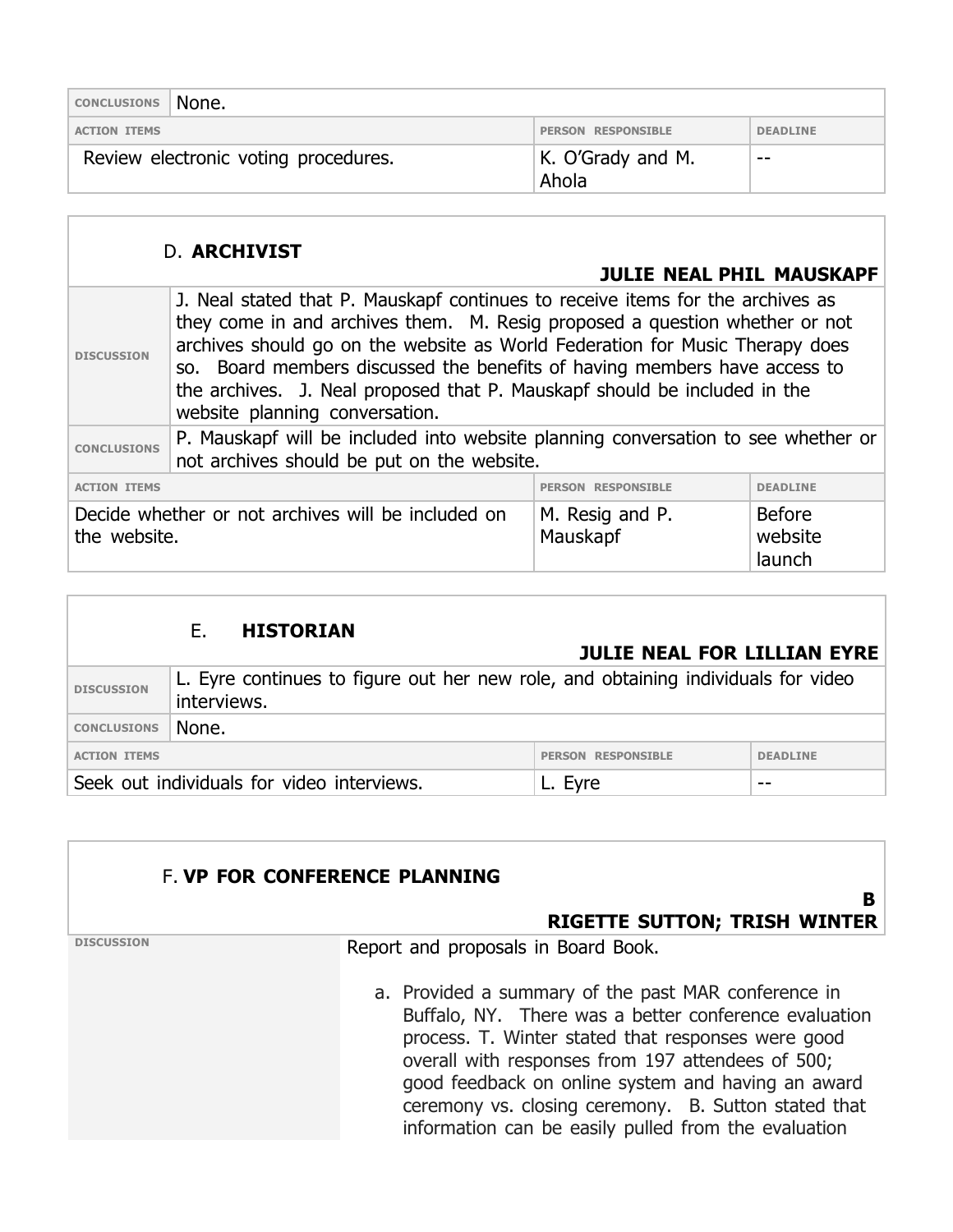due to the online system.

- b. Board member discussed the new logo sent from the logo committee, including the logo looking outdated and wanting it to look more professional for a professional organization. In addition, whether or not to have a theme for future conferences were discussed. M. Resig will begin process of branding of conference logo when the new website is done; this will keep everything more formalized. B. Sutton stated that a new design will need to be voted on; programs and other conference materials will not be printing until December or January so there is time. G. Ritter-Cantesanu suggested on having an e-vote. J. Neal stated it can be voted on at Louisville. B. Sutton will add M. Resig to the conversation of the Logo Committee. No vote will be needed for branding until the future as branding of the logo will not be used for this upcoming conference.
- c. Karen Jasko provided proposed fees for upcoming conference. With the exception of the following two items, fees and schedule look similar to previous years: (1) vendor fees were lowered by \$10 in comparison to previous years, and (2) eliminated Wednesday night exhibitor set up. B. Sutton requested proposal to be approved. J. Neal opened the floor for discussion. Board members discussed where money for the conference comes from, such as sponsorship and registration. B. Sutton stated biggest income for conference comes from registration. David Ott Pre-Conference Institute was brought up due to past sponsorship. J. Neal recommended removing the Institute as a sponsorship option on the exhibit prospectus as it receives a standing donation from the Ott family each year. J. Neal entertained the motion to amend pre-conference institute. C. Loretto motioned. B. Caroll seconded. Amended the document in motion. J. Neal opened the floor for any further discussion on the document. Document was edited. J. Neal entertained to approve the amended document. Q. Thomas motioned. B. Sutton seconded. Motion approved.
- d. B. Sutton shared the proposed budget for 2015 Ocean City conference budget. Local committee has access to the budget to provide oversight for the conference, especially during transition between local committees. B. Sutton suggested there should be policies and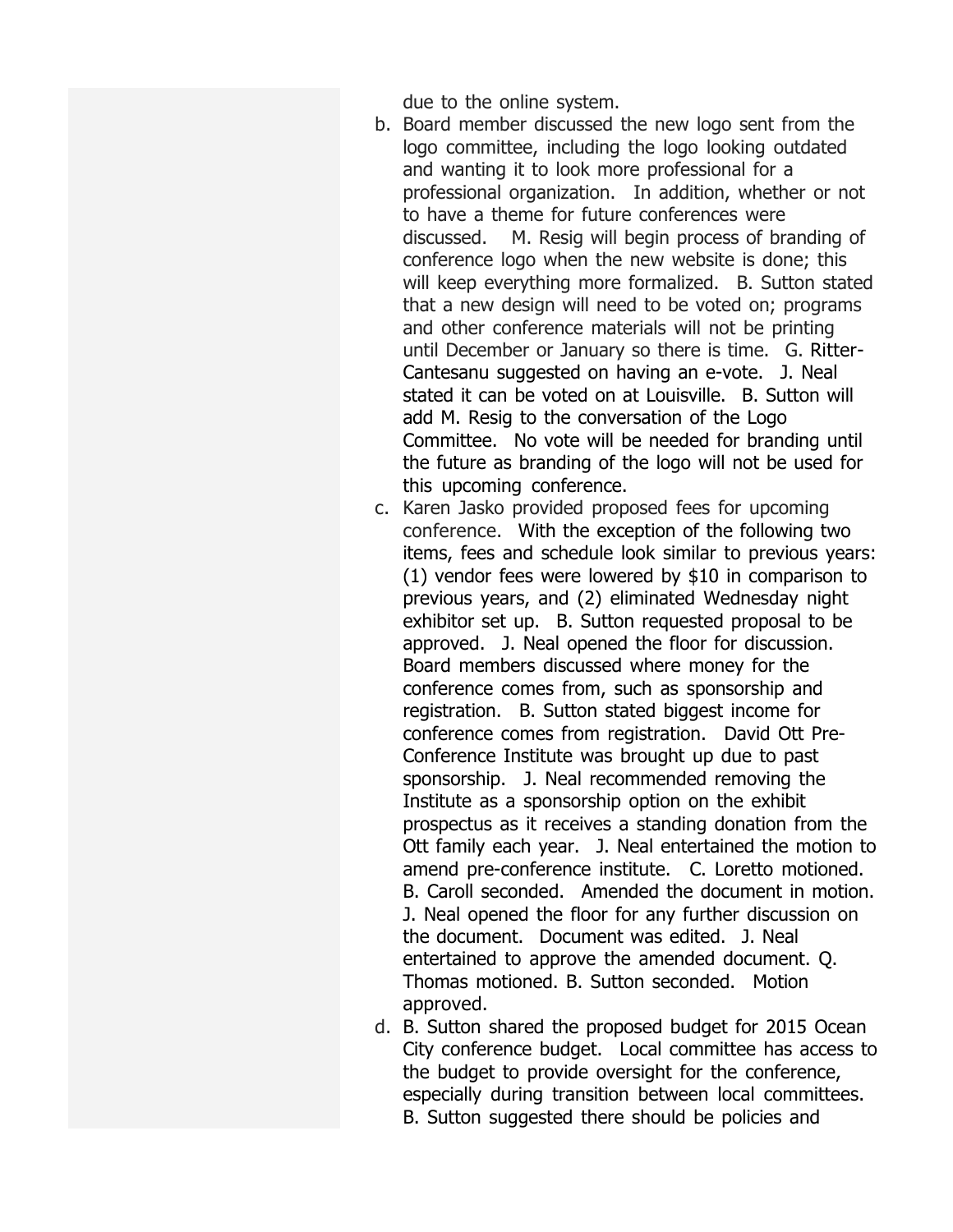|                                                                                                        |                                 | procedures written up for better transition. J. Neal<br>entertained the motion to approve the proposed<br>budget. C. Loretto motioned. Q. Thomas seconded.<br>Motion approved.<br>New transition for registrations and evaluations worked well at the MAR Buffalo Conference.                                                                                                                                                                                                                                                                                                                                                                                                                                                                                                                                                                   |                                                                                            |
|--------------------------------------------------------------------------------------------------------|---------------------------------|-------------------------------------------------------------------------------------------------------------------------------------------------------------------------------------------------------------------------------------------------------------------------------------------------------------------------------------------------------------------------------------------------------------------------------------------------------------------------------------------------------------------------------------------------------------------------------------------------------------------------------------------------------------------------------------------------------------------------------------------------------------------------------------------------------------------------------------------------|--------------------------------------------------------------------------------------------|
| <b>CONCLUSIONS</b>                                                                                     |                                 | sponsorship option. Proposed budget was approved.                                                                                                                                                                                                                                                                                                                                                                                                                                                                                                                                                                                                                                                                                                                                                                                               | Logo for MAR 2015 conference needs to be edited. Pre-conference institute was removed as a |
| <b>ACTION ITEMS</b>                                                                                    |                                 | <b>PERSON RESPONSIBLE</b>                                                                                                                                                                                                                                                                                                                                                                                                                                                                                                                                                                                                                                                                                                                                                                                                                       | <b>DEADLINE</b>                                                                            |
| M. Resig will assist Logo<br>Committee.<br>Policies and procedures<br>written up to assist in a better |                                 | B. Sutton and M. Resig<br><b>B.</b> Sutton                                                                                                                                                                                                                                                                                                                                                                                                                                                                                                                                                                                                                                                                                                                                                                                                      | Before AMTA 2014<br>Conference                                                             |
| planning committees.                                                                                   | transition between local        |                                                                                                                                                                                                                                                                                                                                                                                                                                                                                                                                                                                                                                                                                                                                                                                                                                                 |                                                                                            |
|                                                                                                        | <b>G. FINANCES</b>              |                                                                                                                                                                                                                                                                                                                                                                                                                                                                                                                                                                                                                                                                                                                                                                                                                                                 |                                                                                            |
| <b>DISCUSSION</b>                                                                                      |                                 |                                                                                                                                                                                                                                                                                                                                                                                                                                                                                                                                                                                                                                                                                                                                                                                                                                                 | <b>BROOKE CARROLL</b>                                                                      |
|                                                                                                        | Report in Board Book<br>budget. | a.i.i.a. Budget for Fiscal Year 2014-2015 was voted on and approved in<br>July 2014. There were two proposed changes. First proposed change was<br>to add a budget line for Executive Board Election with the budget line of<br>\$135 as it was left out due to confusion of who was responsible for it.<br>Discussion between board members of who would be in charge of the<br>budget line, and it was concluded to be place under Past President, who is<br>part of the Nomination Committee. B. Carroll proposed to create a new<br>budget line with the representative as Past President for the amount of<br>\$135. Second change was to amend the conference profit amount from<br>\$17,797.68 to \$14,797.68 in the budget. J. Neal entertained the motion to<br>amend the proposal of the budget. B. Carroll moved to amend the budget | as stated on the report. T. Winter seconded. Motion approved to amend the                  |
|                                                                                                        |                                 | a.i.i.b. Current Account Balances<br>Operating budget: \$106,519.42<br>• Conference Acct: \$3,000.00<br>• Passages Account: \$401.51<br>Student Account: \$\$8,448.89<br>Vanguard account is \$37,138.00<br>a.i.i.c. B. Carroll informed board members about how QuickBooks links all<br>checking accounts, and therefore, three people have access to accounts.<br>B. Carroll clarified that individuals cannot change the actual finances, but<br>just in QuickBooks. In addition, individuals will not have more funds than<br>they already have access to in their accounts. MAR Treasurer can keep<br>track of all accounts. B. Carroll will consult with someone to get                                                                                                                                                                   |                                                                                            |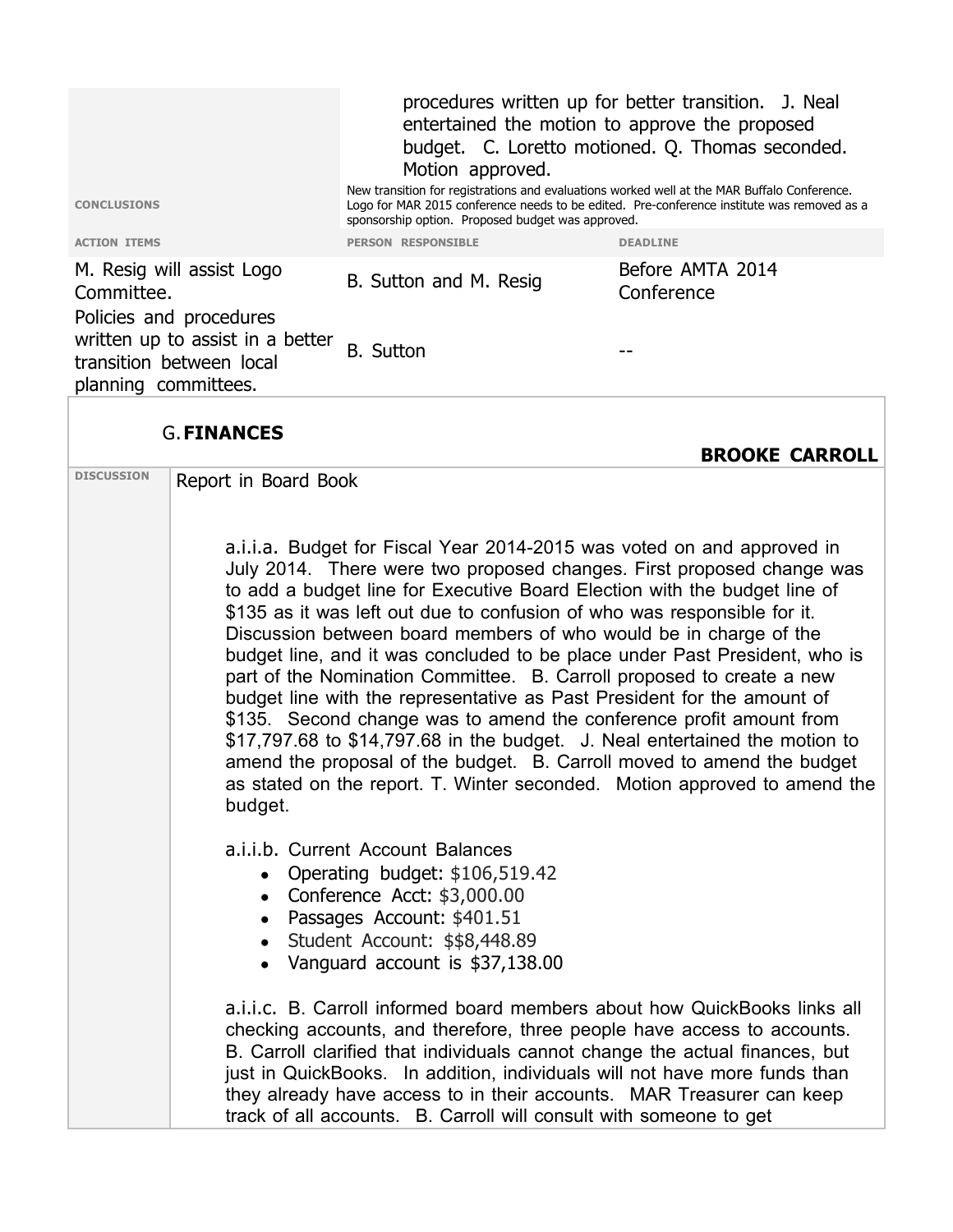| QuickBooks organized with all the accounts linked, and be in contact with<br>student treasurer. No vote needed.<br>a.i.i.d. B. Carroll requested board members to provide traveling mileage for<br>this business meeting. In addition, B. Carroll informed that all receipts over<br>\$200 will require J. Neal's signature, and another board member's<br>signature, Past President. B. Carroll informed board members to use the<br>form on Google Docs to request for funding.<br>a.i.i.e. Conference Finances Management will be discussed in Ad hoc<br>committee report. |
|-------------------------------------------------------------------------------------------------------------------------------------------------------------------------------------------------------------------------------------------------------------------------------------------------------------------------------------------------------------------------------------------------------------------------------------------------------------------------------------------------------------------------------------------------------------------------------|
|-------------------------------------------------------------------------------------------------------------------------------------------------------------------------------------------------------------------------------------------------------------------------------------------------------------------------------------------------------------------------------------------------------------------------------------------------------------------------------------------------------------------------------------------------------------------------------|

| <b>CONCLUSIONS</b> | Proposed changes were made in Budget for Fiscal Year 2014-<br>2015. QuickBooks has been useful, and B. Carroll will<br>continue to get it organized. |
|--------------------|------------------------------------------------------------------------------------------------------------------------------------------------------|
|                    |                                                                                                                                                      |
|                    |                                                                                                                                                      |

| <b>ACTION ITEMS</b>                                                                                       | <b>PERSON RESPONSIBLE</b> | <b>DEADLINE</b> |
|-----------------------------------------------------------------------------------------------------------|---------------------------|-----------------|
| Make changes in the budget<br>proposal (new budget line<br>and amendment of<br>conference profit amount). | <b>B.</b> Carroll         | <b>ASAP</b>     |
| Find a consult to organize<br>finances in all accounts.                                                   | <b>B.</b> Carroll         |                 |
| Be in contact with student<br>treasurer about changes.                                                    | <b>B.</b> Carroll         |                 |

|                   | AD HOC COMMITTEE REPORT - CONFERENCE FINANCE<br>Н.<br><b>MANAGEMENT</b><br><b>BROOKE CARROLL</b>                                                                                                                                                                                                                                                                                                                                                                                                                                                                                                                                                                                                                                                                                                                                                                                                                                                                                                                                                                                                               |
|-------------------|----------------------------------------------------------------------------------------------------------------------------------------------------------------------------------------------------------------------------------------------------------------------------------------------------------------------------------------------------------------------------------------------------------------------------------------------------------------------------------------------------------------------------------------------------------------------------------------------------------------------------------------------------------------------------------------------------------------------------------------------------------------------------------------------------------------------------------------------------------------------------------------------------------------------------------------------------------------------------------------------------------------------------------------------------------------------------------------------------------------|
| <b>DISCUSSION</b> | Report in Board Book.                                                                                                                                                                                                                                                                                                                                                                                                                                                                                                                                                                                                                                                                                                                                                                                                                                                                                                                                                                                                                                                                                          |
|                   | a. Committee discussed issues from last year via Google Hangout. A<br>recommendation was made to the President to create a committee for a<br>Treasurer-Elect position with the rationale of managing conference<br>finances. The Treasurer-Elect position will be an introductory period to<br>the full operating of the entire association. Another suggestion was<br>made to appoint a Conference Treasurer. J. Neal will form an ad hoc<br>committee to report back to ad hoc committee (conference finance<br>management), which will continue to Financial Committee and return to<br>Executive Board Committee. B. Carroll will be part of the Conference<br>Committee to appoint and assist Conference Treasurer for this year.<br>Board members suggested a few names for Conference Treasurer.<br>b. Conference Counsel positions were discussed, and required presidential<br>appointments and approval from the Executive Board. Remaining<br>conference counsel required approval listed below:<br>Regional Event Planner - Christina (Tina) Myers<br>Regional Exhibits Coordinator - Karen Jasko |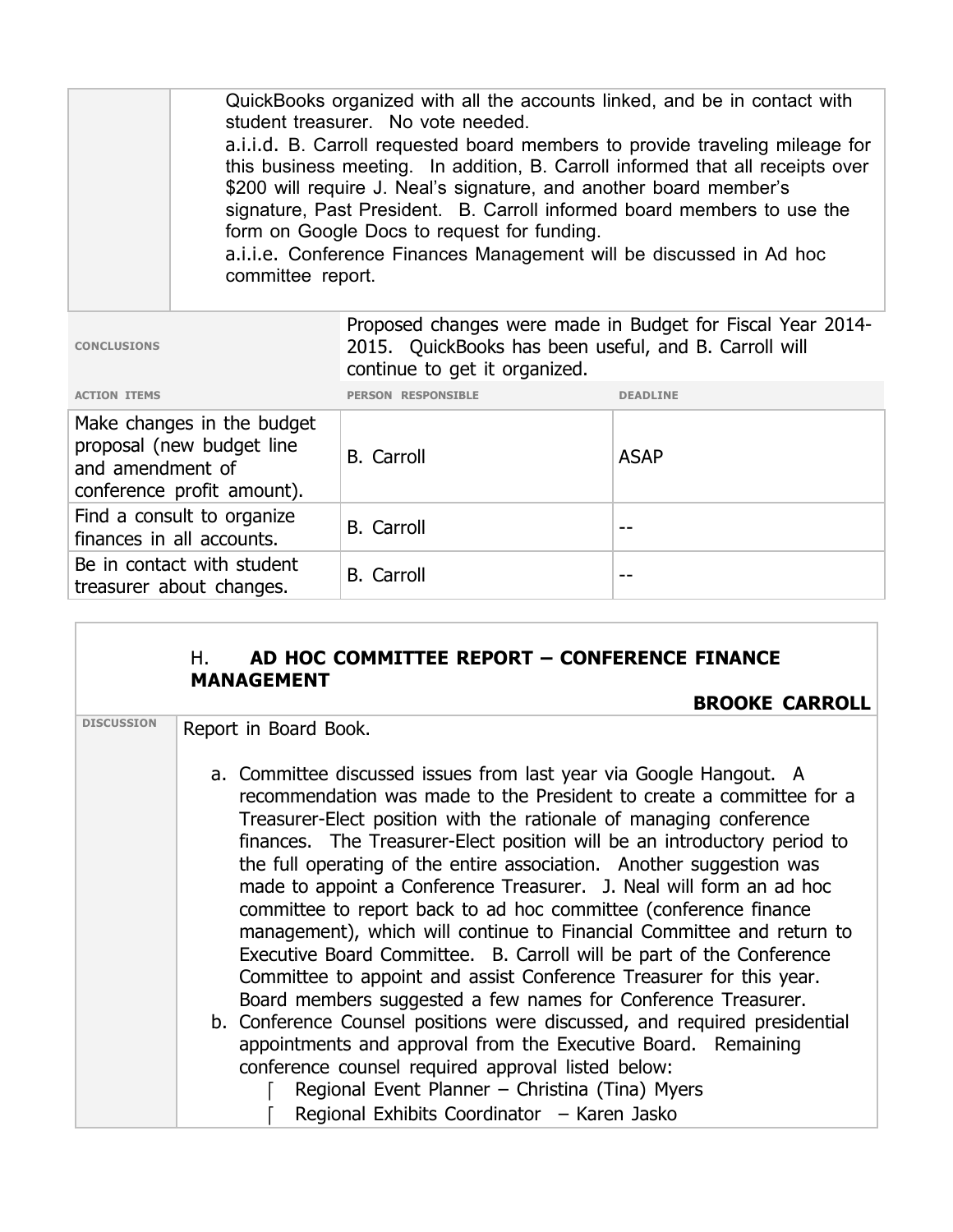|                                                                                                    | Regional Continuing Education Coordinator – Clare Arezina<br>Regional Conference Treasurer – Molly Hicks (This was approved<br>with a separate action at the end of the meeting.)<br>Local Hosts - Niki Runge and Amanda McEntegert<br>B. Sutton motion to ask for approval. Motion approved. |                                          |                 |  |
|----------------------------------------------------------------------------------------------------|-----------------------------------------------------------------------------------------------------------------------------------------------------------------------------------------------------------------------------------------------------------------------------------------------|------------------------------------------|-----------------|--|
| <b>CONCLUSIONS</b>                                                                                 | Ad hoc committee will be formed to discuss Treasurer-Elect position. In the<br>mean time, a Conference Treasurer will be appointed for this year's conference.                                                                                                                                |                                          |                 |  |
| <b>ACTION ITFMS</b>                                                                                |                                                                                                                                                                                                                                                                                               | <b>PERSON RESPONSIBLE</b>                | <b>DEADLINE</b> |  |
| Ad hoc committee to discuss Treasurer-Elect<br>position                                            |                                                                                                                                                                                                                                                                                               | J. Neal                                  |                 |  |
| Conference Committee will provide<br>recommendations for Conference Treasurer to J.<br><b>Neal</b> |                                                                                                                                                                                                                                                                                               | <b>B.</b> Sutton/Conference<br>Committee | <b>ASAP</b>     |  |
|                                                                                                    |                                                                                                                                                                                                                                                                                               |                                          |                 |  |

# C. **GOVERNMENT RELATIONS**

## **MARIA FAY**

| <b>DISCUSSION</b> | Report in Board Book<br>General Report<br>a.<br>Added photo permission for advocacy dances<br>а. –                                                                                                                                                                                                                                                                       |
|-------------------|--------------------------------------------------------------------------------------------------------------------------------------------------------------------------------------------------------------------------------------------------------------------------------------------------------------------------------------------------------------------------|
|                   | b. Attempting to keep the website updated.                                                                                                                                                                                                                                                                                                                               |
|                   | c. There has been confusion between roles of the task force and<br>roles of the state. M. Fay will be creating a document policy about the<br>relationship between the task forces and the state organizations,<br>especially relating to government relations. In addition, M. Fay will<br>define the role of the government relations liaison. G. Ritter-<br>Cantesanu |
|                   | State Task Force Updates<br>b.                                                                                                                                                                                                                                                                                                                                           |
|                   | <b>Maryland</b> – (Co-Chairs Clarissa Karlsson and Niki Runge)<br>а.                                                                                                                                                                                                                                                                                                     |
|                   | a.A. Prepared for advocacy training that took place on Saturday,<br>September 20, 2014. 5 CMTEs were offered.                                                                                                                                                                                                                                                            |
|                   | a.B. Student Representative Kayla Lyles graduated, and a replacement<br>is needed. Contact M. Fay with recommendations.                                                                                                                                                                                                                                                  |
|                   | b. <b>New Jersey</b> – (Co-Chair – Paula Unsal)                                                                                                                                                                                                                                                                                                                          |
|                   | b.A.Two members have resigned, and Alecia Melia has moved to<br>Florida. Gillian Zambor was recently approved by the Board, and<br>are currently seeking a second replacement. Vote was held for the                                                                                                                                                                     |
|                   | new co-chair. M. Fay motion to accept Ellen de Havilland, MT-BC for<br>NJSTF. M. Fay read the acceptance of nomination and biography.<br>K. O'Grady seconded. Motion approved.                                                                                                                                                                                           |
|                   | b.B.NJ Student Representative Kaitlyn Anastasi (Elizabethtown College)<br>has not been in touch with NJSTF.                                                                                                                                                                                                                                                              |
|                   | b.C.NJSTF continues to writing letters to legislators since April 2014,                                                                                                                                                                                                                                                                                                  |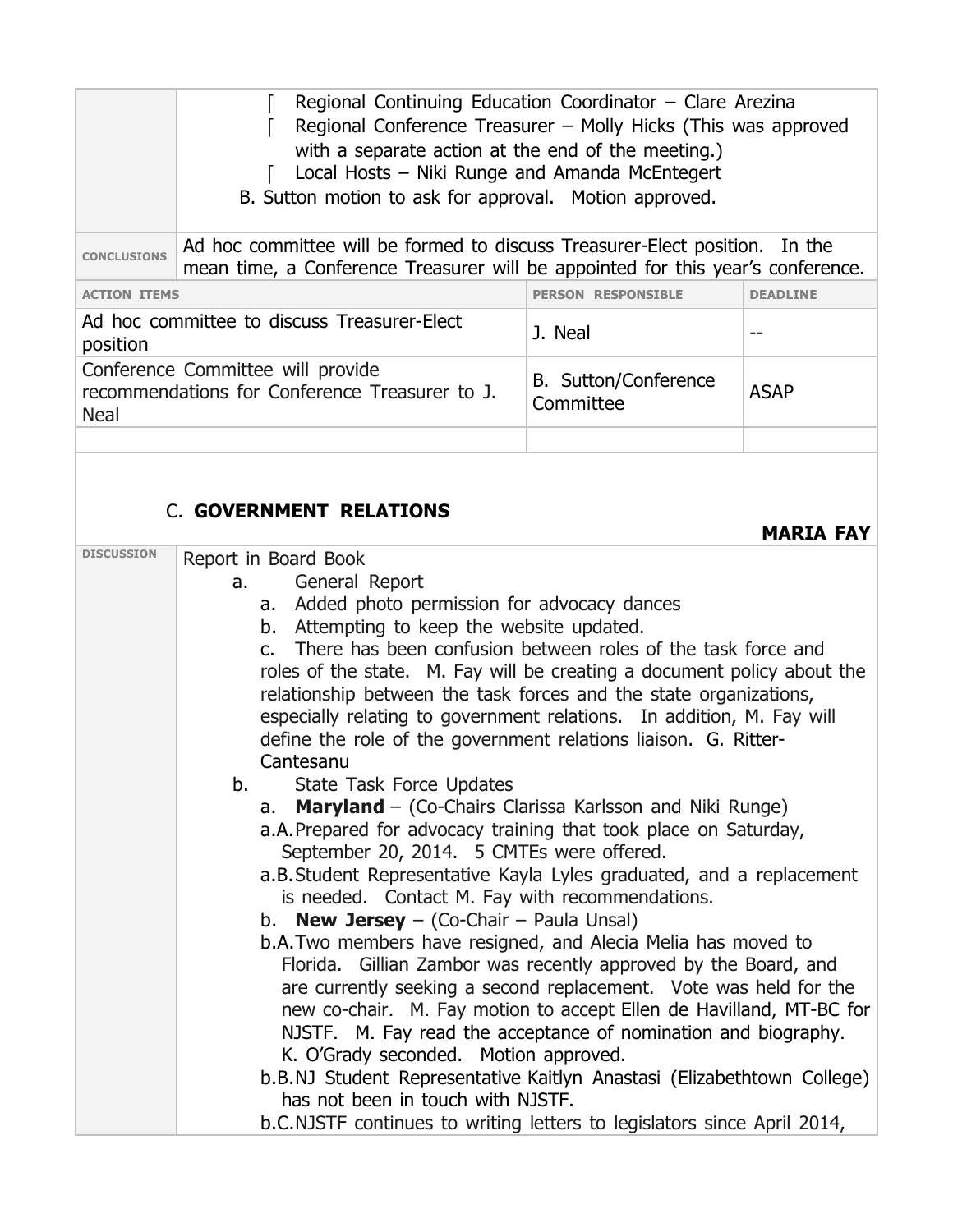and are now asking MTs to do follow-up meetings. Task force received a response from Legislative Director for Senator Van Drew to move forward with requesting support for a licensure bill. b.D. The task force is aware of the art therapy license moving through the legislature and have also been in communication with the dance and drama therapy organizations about CAT license and are not interested in a combined license b.E.They have recently discovered in mental health codes for Short Term Care Facilities language specific to music therapy and certification recognition. This code is expiring December 2014 and they are monitoring for language in the renewal. c. **Pennsylvania** – (Co-Chairs Nicole Hahna and Melanie Walborn) c.A. PASTF continue to work on preparing for their  $2<sup>nd</sup>$  annual PA Hill Day on October 6-7, 2014. Registration deadline is September 19, 2014. M. Fay states PASTF encourages members to attend Hill Day. c.B.A Music Therapy Resolution has been created and Senator Folmer is willing to sponsor the Resolution in the Senate and Rep. Deasy in the PA House. c.C.The task force has 2 new student task force representatives, Alyssa Alderfer and Heather DiCicco. c.D.AMTA and CBMT is tracking PA HB 43 in 2013. This bill amends the 1996 Volunteer Health Services Act and relates to mental health services (the LPC). c.E. The task force is monitoring the Recreational Therapy Licensure Bill and discussing how to respond to the Recreational Therapy Government Relations Task Force. d. **Virginia** – (Co-Chairs Elizabeth Haley and Tom Gerni) d.A.VASTF has set up 3-hour CMTEs throughout the state: d.A.1. Saturday, September 20, 2014 from 9:00AM-12:00PM in Glen Allen, VA. Presenter: Mallory Dunn, MT-BC d.A.2. Friday, September 20, 2014 from 12:00PM-4:00PM in Crozet, VA. Presenters: Tom Gerni, MT-BC and Briana Priester, MT-BC d.A.3. Friday, September 26, 2014 from 10:00AM-2:00PM in Williamsburg, VA. Presenter: Liz Haley, MS, MT-BC d.A.4. Saturday, September 27, 2014 from 10:00AM-1:00PM in Christiansburg, VA. Presenter: Tom Gerni, MT-BC d.A.5. Saturday, September 27, 2014 from 11:00AM-2:00PM in Middleburg, VA. Presenter: Judy Simpson, MT-BC d.B.Briana Priester was appointed to be the liaison between the state task force and the state organization to increase communications between the two. d.C.Tom Gerni requested that MAR, AMTA, and/or the VAMTA become a sponsor for the 13th Annual Central Virginia Region CSA Training and Resource Day a Central VA Partnership on Youth. The cost was \$375. It was suggested that the state association, or the task force,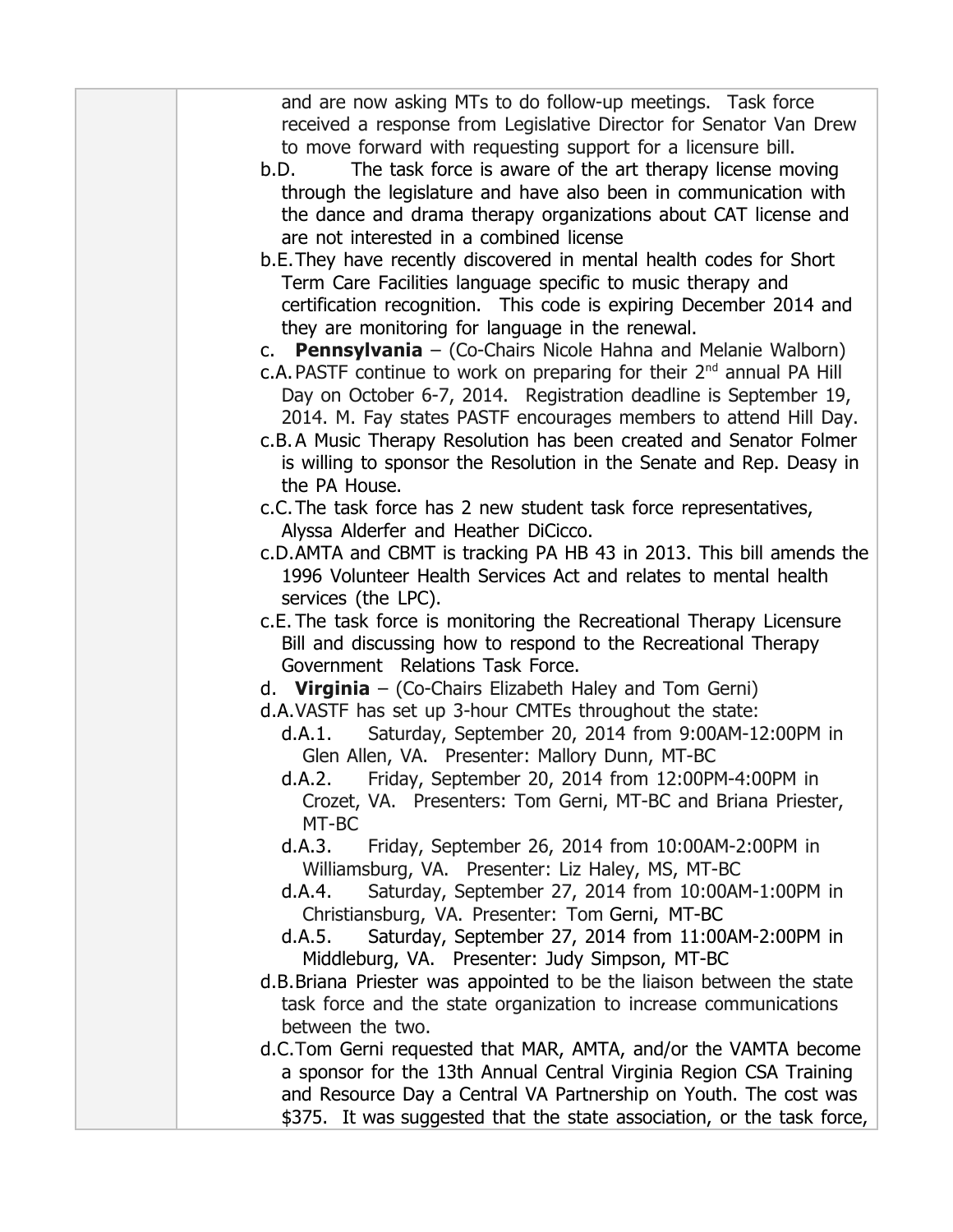or both, review opportunities such as this for 2015 and select the best events that will relate to the goals and mission of the 2 groups. M. Fay requested T. Gerni to provide more information before the board discusses the possibility of sponsorship.

- d.D. The student representative role has been clarified. Eric Stachelski continues as the student representative for Radford University. The task force is currently looking for a student representative from Shenandoah University.
- e. **West Virginia** (Chair Amy Rodgers Smith)
- e.A.Had a successfully advocacy event on Saturday, August 2, 2014 from 10:00AM to 4:00PM at Christ United Methodist in Charleston, WV. The 5 CMTE training was led by Amy Rodgers Smith. August 9, 2014 CMTE training in Martinsburg was postponed to later in the fall.
- e.B.WV music therapists continue to work on letters for the letter writing campaign.
- e.C.WVSTF is in conversation with state legislators to add music therapy to Medicaid Waivers as well as how to complete a sunrise application.
- e.D. Judith Danielson has chosen to resign from the task force; WVSTF do not feel that they need to add another member.

f. **New York State Task Force on Occupational Regulation** – (Chair – Donna Polen)

- f.A. Report in Board Book
- f.B. Continue to work with Diana Georgia, Esq., Of Counsel, and David Hamilton, Executive Secretary of the New York State Mental Health Practitioners Board, on developing a true music therapy license. NYSTF's next step is to send a brief survey to the membership with a few key questions regarding the path forward to a music therapy license.
- f.C. NYSTF will be presenting a concurrent session at 2014 AMTA conference in Louisville, KY, and plans for a concurrent session and CMTE for the 2014 MAR conference in Ocean City, MD, along with the state meeting. Diana Georgia and David Hamilton will be asked to join in Ocean City, MD to address the membership. B. Sutton requests D. Polen to keep Conference Planning Committee posted about whether or not D. Georgia and D. Hamilton will be attending for registration purposes and rooms for meetings. M. Fay added that there will be a concurrent session on advocacy at conference, as well as an appreciation reception for all state task force members.
- f.D. NYSTF is in the early stages of developing a plan for the creation of an Advocacy Support Network (ASN). The NYSTF ASN will include music therapists and students from across NYS, and will work closely with the task force on a variety of advocacy efforts, from rallying people for calls to action to presenting advocacy training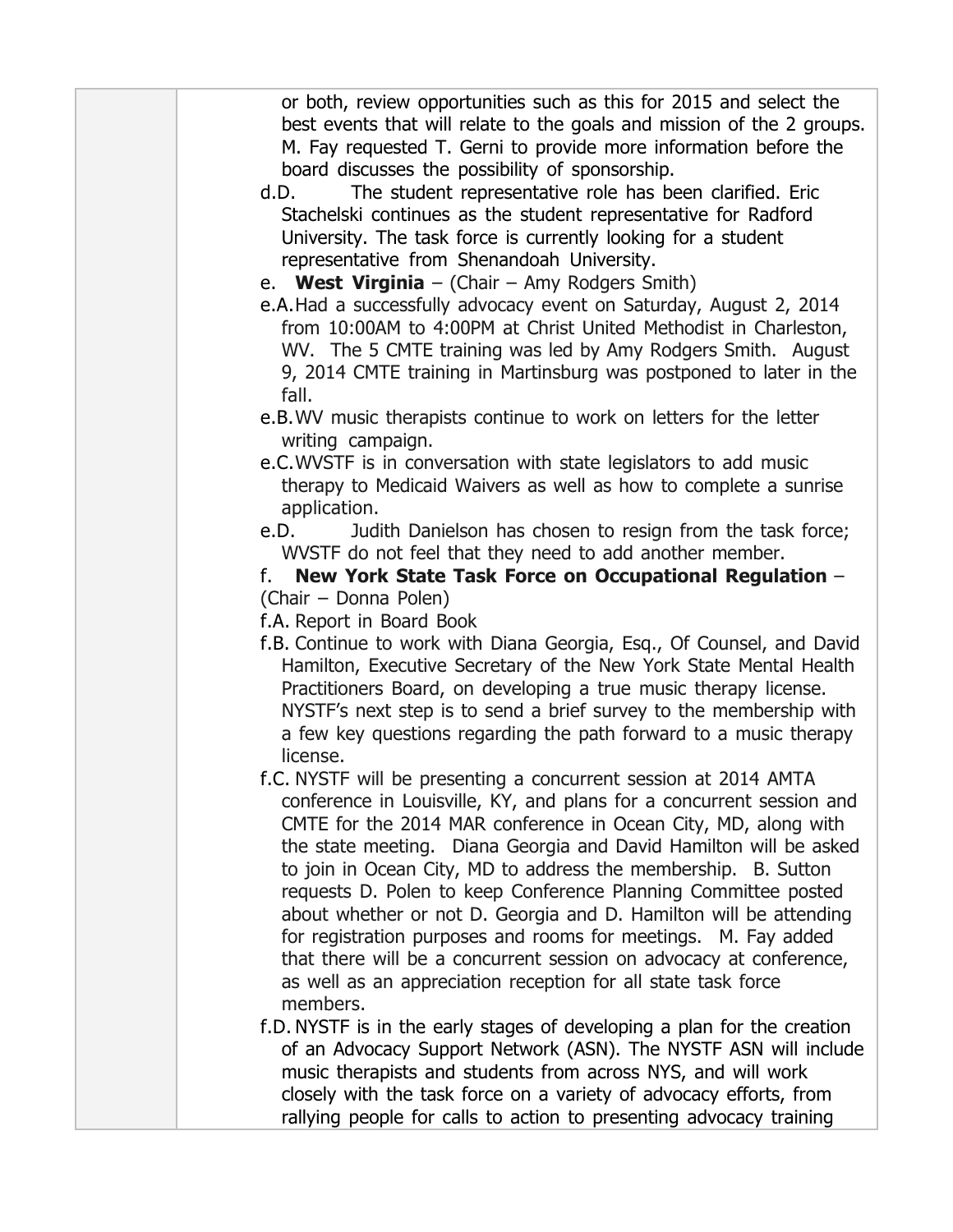|                                                       | courses to visiting with representatives in Albany and in their home<br>offices. NYSTF is currently drafting a message to be sent to<br>membership to ask for volunteers.<br>f.E. NYSTF has 3 vacancies for professional voting members $-$ one due<br>to the resignation of Mady Ventre, one due to Lora Heller needing to<br>step off the NYSTF at this time, and one due to the passing of<br>Evelyn Selesky. D. Polen continues to gather names of potential<br>candidates, and hopes to fill the positions by 2014 AMTA conference<br>in Louisville, KY.<br>f.F. NYSTF has two student representatives – Rachel Reed of Slippery<br>Rock University, but originally from Albany, NY and Rebecca Rossi of<br>SUNY Fredonia. NYSTF is in the process of setting up a conference<br>call with the student representatives. |                                 |                                          |
|-------------------------------------------------------|------------------------------------------------------------------------------------------------------------------------------------------------------------------------------------------------------------------------------------------------------------------------------------------------------------------------------------------------------------------------------------------------------------------------------------------------------------------------------------------------------------------------------------------------------------------------------------------------------------------------------------------------------------------------------------------------------------------------------------------------------------------------------------------------------------------------------|---------------------------------|------------------------------------------|
| <b>CONCLUSIONS</b>                                    | Policy on the role of the government relations liaison between state task force<br>and state organization is needed for clarification of its role. MDSTF and VASTF<br>(Shenandoah University) are currently seeking Student Representatives. Ellen<br>de Havilland, MT-BC approved as a member for NJSTF.                                                                                                                                                                                                                                                                                                                                                                                                                                                                                                                    |                                 |                                          |
| <b>ACTION ITEMS</b>                                   |                                                                                                                                                                                                                                                                                                                                                                                                                                                                                                                                                                                                                                                                                                                                                                                                                              | <b>PERSON RESPONSIBLE</b>       | <b>DEADLINE</b>                          |
| Iron out the role of the government relations liaison |                                                                                                                                                                                                                                                                                                                                                                                                                                                                                                                                                                                                                                                                                                                                                                                                                              | M. Fay, G. Ritter-<br>Cantesanu | --                                       |
| Filling 3 vacancies in NYSTF                          |                                                                                                                                                                                                                                                                                                                                                                                                                                                                                                                                                                                                                                                                                                                                                                                                                              | D. Polen, M. Fay                | Before 2014<br><b>AMTA</b><br>conference |

## E. **PUBLIC RELATIONS**

### **MEGAN RESIG**

**DISCUSSION** Report is in board book.

a. **MAR Website Redesign:** The website committee has been in conversation with a Rochester, NY-based web design company called "We Make Nice Websites" (www.wemakenicewebsites.com). The website committee will be voting on the quote, and pending the result of the vote, will be requesting the board to vote whether or not to move forward with the project as quoted. Executive board members discussed who will have access to the website and who will be managing the new website. B. Sutton asked whether or not the website will be able to host the conference registration. It was concluded that Conference Planning Committee will continue to use RegOnline. T. Winter asked whether or not conference proposal submissions can be done on the website. M. Resig will ask the design company about this matter. J. Neal entertained the motion to vote on the proposal without hosting and submission forms and the task the committee with moving forward with the project. M. Resig moves to vote to make the website as presented and the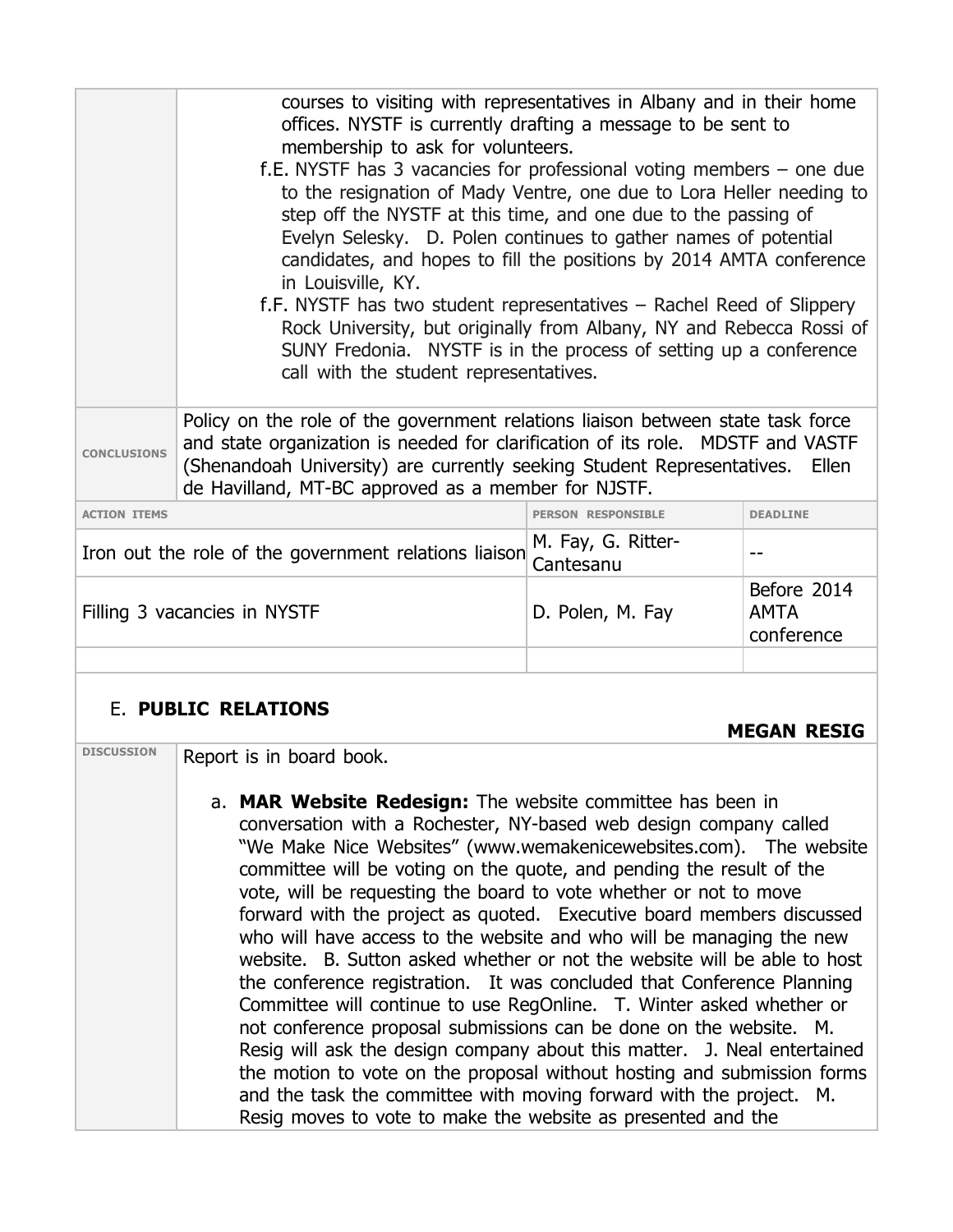committee to move forward. B. Sutton seconded. Motion approved. b. **MAR Conference Booth:** PR Committee is once again soliciting materials, such as video highlights of specific events in the region, photos of music therapy in practice, hard copies of recent publications from regional members, and success stories of music therapy advocacy at the local and state levels, from music therapists across the region to showcase at the MAR Conference Booth. Submissions can be made to M. Resig. **CONCLUSIONS** Motion approved and the website committee was tasked to move forward in the redesign project. **ACTION ITEMS PERSON RESPONSIBLE DEADLINE** Bullet points about the new website development will be sent to J. Neal M. Resig ASAP Ask website design company about adding conference proposal submissions onto the website. M. Resig  $\vert -\vert$ 

# F. **NEWSLETTER EDITOR**

## **MARK AHOLA**

Report in Board Book.

- a. Tuning In to Rx Music has 2323 subscribers (active contacts on Constant Contact, the social email marketing service). Removed addresses that did not open the newsletter to keep costs down.
- b. The open rates for recent issues of the newsletter: Summer 39% with 903 unique opens; Spring – 38% with 973 unique opens (the average is 37% and 22.7% is nonprofit industry average). Recent email blasts have had 32% to 40% open rates. Non-HTML emails are not tracked and some email reading apps do not allow us to report opens. So, actual open rate is most probably higher than what is reported.
- c. A Spring issue post-conference was recently added. The number of advertisers increased by 40% in last Summer issue over same quarter in 2013.
	- d. Constant Contact also offers Simple Share, a way to share emails and newsletters with Facebook, Twitter, and Linkedin accounts. Perhaps we can use this free service. See link:

http://www.constantcontact.com/simple-share.jsp.

e. M. Ahola reminded the board members about the upcoming deadline of October 1 for the Fall issue. M. Ahola will be reformatting it so that only 1 column appears throughout to make it easier to view on smaller devices. M. Ahola encouraged board members to send links, pics, video streams, etc. with the reports (send attachments of .jpgs/.gifs under 350 KB and 800 pixels if possible).

**CONCLUSIONS** | None.

**DISCUSSION**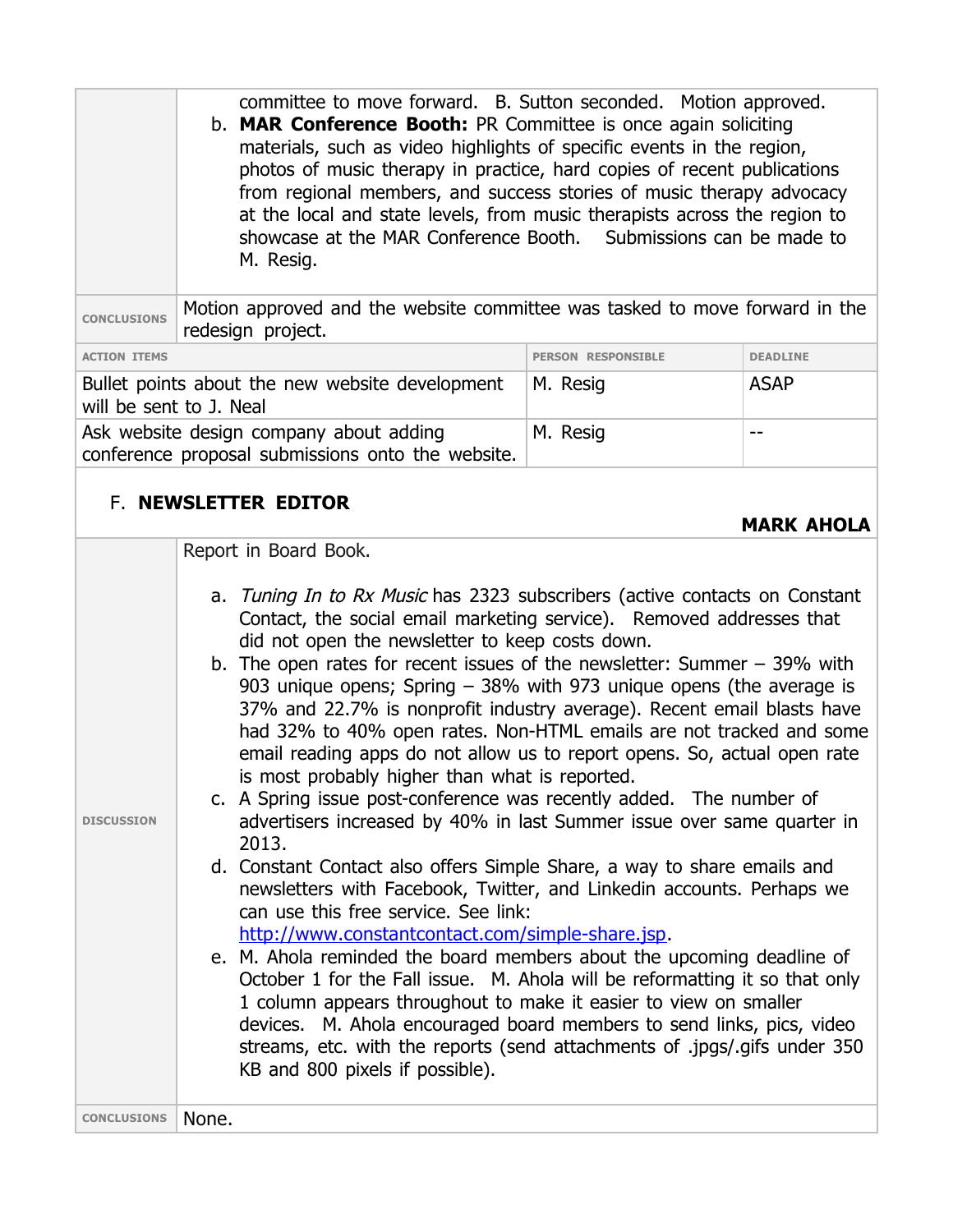| <b>ACTION ITEMS</b>                  | <b>PERSON RESPONSIBLE</b>  | <b>DEADLINE</b> |
|--------------------------------------|----------------------------|-----------------|
| Reports for Fall Newsletter are due. | Board Members, M.<br>Ahola | October 1       |

| G. STUDENT AFFAIRS ADVISOR REPORT AND UPDATES<br><b>CONIO LORETTO AND QIANA THOMAS</b> |                                                                                                                                                                                                                                                                                                                                                                                                                                                                                                                                                                                                                                                                                                                                                                                                                                                                                                                                                                                                                                                                                                                                                                                                                                                                                                                                                                                                                                                                                                                                                                                                                                                                                                                                                                                                                                                                                                                                                                                                                                                                                                                                                                                                                                                                                                                            |  |
|----------------------------------------------------------------------------------------|----------------------------------------------------------------------------------------------------------------------------------------------------------------------------------------------------------------------------------------------------------------------------------------------------------------------------------------------------------------------------------------------------------------------------------------------------------------------------------------------------------------------------------------------------------------------------------------------------------------------------------------------------------------------------------------------------------------------------------------------------------------------------------------------------------------------------------------------------------------------------------------------------------------------------------------------------------------------------------------------------------------------------------------------------------------------------------------------------------------------------------------------------------------------------------------------------------------------------------------------------------------------------------------------------------------------------------------------------------------------------------------------------------------------------------------------------------------------------------------------------------------------------------------------------------------------------------------------------------------------------------------------------------------------------------------------------------------------------------------------------------------------------------------------------------------------------------------------------------------------------------------------------------------------------------------------------------------------------------------------------------------------------------------------------------------------------------------------------------------------------------------------------------------------------------------------------------------------------------------------------------------------------------------------------------------------------|--|
| <b>DISCUSSION</b>                                                                      | Report in Board Book.                                                                                                                                                                                                                                                                                                                                                                                                                                                                                                                                                                                                                                                                                                                                                                                                                                                                                                                                                                                                                                                                                                                                                                                                                                                                                                                                                                                                                                                                                                                                                                                                                                                                                                                                                                                                                                                                                                                                                                                                                                                                                                                                                                                                                                                                                                      |  |
| $\bullet$<br>$\bullet$<br>$\bullet$<br>$\bullet$                                       | a. <b>MARAMTS Summer Business Meeting</b> - The MARAMTS Executive<br>Board held their Summer Business Meeting in early August at The<br>Center for Discovery in Harris, NY. A lot of ground was covered during<br>the meeting and many plans were made for 2014-2015.<br>a. Highlights from the meeting:<br>Fund Raising – contemplating a "Penny War" at the next regional conference<br>and/or setting up an online store to sell Music Therapy-themed materials.<br>В.<br>Carroll stated that items can be sold on RegOnline. C. Loretto will relay that<br>information to the MARAMTS Treasurer. Q. Thomas shared possible options<br>for purchasing a portable device that would allow for acceptance of<br>credit/debit cards during fund raising events at conferences. Board members<br>added other suggestions.<br>Canning Project – will once again collect spare change from attendees at the<br>regional conference to benefit an organization to be determined by<br>membership.<br>Student Service Project $-$ to bring Music Therapy students to a facility in the<br>area of the regional conference (Ocean City, $MD -$ Spring 2014).<br>Scholarships - Sophomore, Junior and Graduate Student scholarships will<br>once again be awarded, as well as the Jenny Shinn Memorial Scholarship;<br>two Music Therapy Club awards will be given. C. Loretto stated that there<br>were low number of applications last year. Scholarship deadlines are as<br>follows:<br>SOPHOMORE SCHOLARSHIP - November 14, 2014<br>$\circ$<br>JUNIOR SCHOLARSHIP - November 14, 2014<br>$\circ$<br>GRADUATE SCHOLARSHIP - November 14, 2014<br>$\circ$<br>MUSIC THERAPY CLUB AWARD - December 5, 2014<br>$\circ$<br>JENNY SHINN SCHOLARSHIP - January 23, 2015<br>In addition, C. Loretto stated that the judging needs to be<br>revisited as graduate students who applied have a huge<br>disadvantage if they do not participate in their<br>college/university's club. Jenny Shinn is the same in regards<br>to scoring. C. Loretto asked if he could change how each<br>section is weighed. J. Neal replied to ask N. Hahna. C.<br>Loretto suggested a checklist score sheet instead of a letter<br>from college/university. J. Neal stated that no vote was<br>needed, but before making changes, C. Loretto will check |  |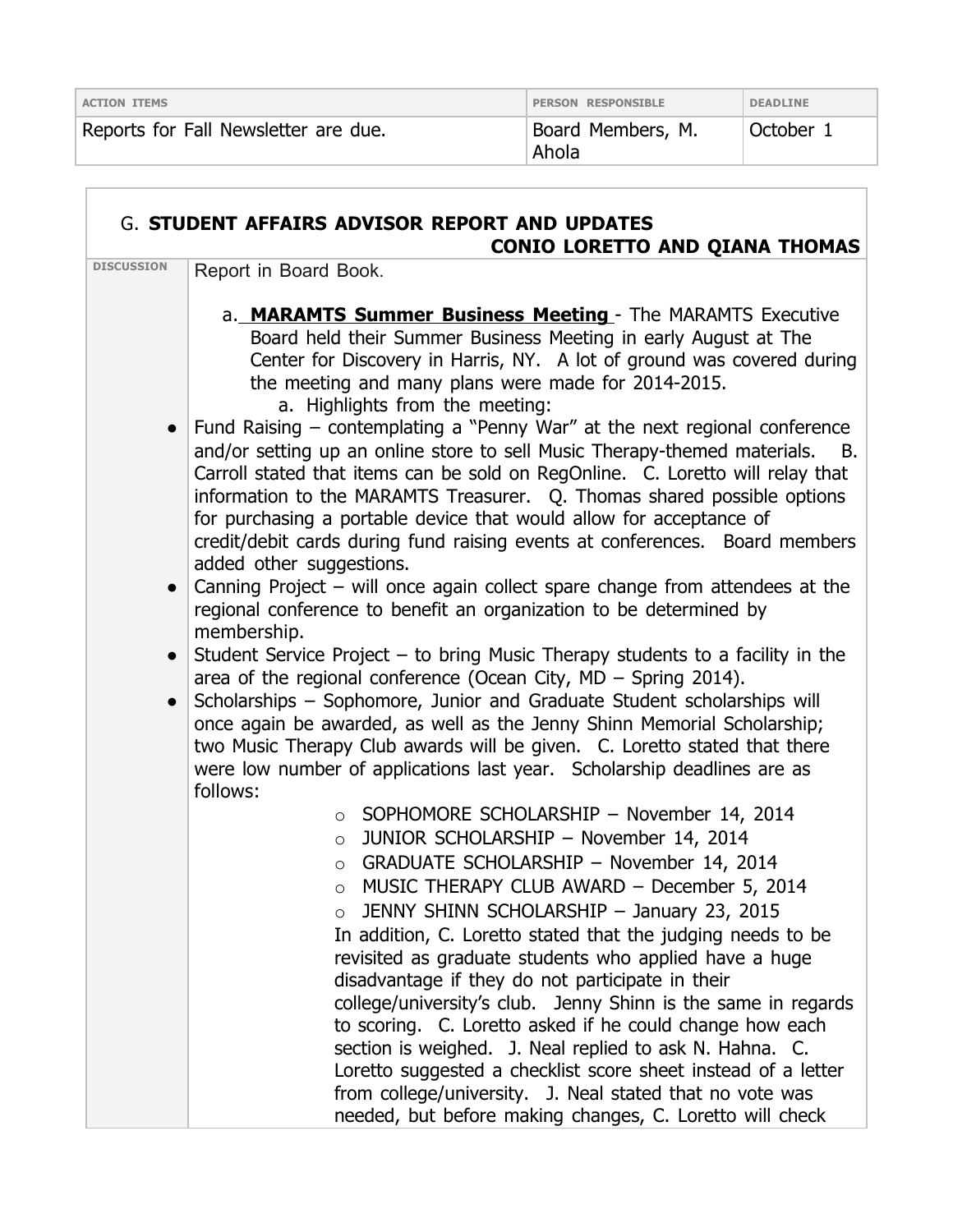| $\bullet$<br>$\bullet$<br>$\bullet$<br>$\bullet$<br>$\bullet$ | with N. Hahna.<br>Chapter Rep Award $-$ creating a new award for the most involved and<br>dedicated MARAMTS chapter representative (to be awarded at regional<br>conference)<br>Rock the Region $-$ asking each university in the MAR to host a guest speaker<br>(or other advocacy event) to promote the power of Music Therapy; each<br>speaker/event will be recorded and shared on a newly formed (to be created)<br>MARAMTS YouTube channel (maramta.youtube.com), so that all students<br>(and professionals) from the MAR (and other regions) will have access to the<br>education presentations/events.<br>Sister School Projects – pairing up nearby universities in the region and<br>encouraging joint efforts towards Music Therapy special events and advocacy<br>Graduate Students – examining organization by-laws to ensure inclusive<br>language and promote greater participation by graduate students in the<br>region. Q. Thomas stated MAR-AMTA would like to be more inclusive to the<br>graduate students to assist in getting their needs met as well. Therefore,<br>MARAMTS would like to add a graduate chapter representative, but this will<br>mean that there will be more representatives so there needs to be more<br>funding. There are currently 28 chapter representatives, but with the<br>change, there is a potential of 38 chapter representatives, and 44 chapter<br>representatives, if inactive colleges/universities were included. C. Loretto<br>stated that they would still have equal number of votes. Board members<br>questioned which type of graduate student is the student organization<br>focusing on since graduate students can be professionals going back to<br>school or bachelor students going straight into graduate school. C. Loretto<br>answered that they are focusing on students going straight into graduate<br>school. A committee will be formed to meet with graduate students to<br>discuss the by-laws. No vote was entertained.<br>Social Media Policy – forming a committee to develop a social media policy<br>for the MARAMTS organization |
|---------------------------------------------------------------|-------------------------------------------------------------------------------------------------------------------------------------------------------------------------------------------------------------------------------------------------------------------------------------------------------------------------------------------------------------------------------------------------------------------------------------------------------------------------------------------------------------------------------------------------------------------------------------------------------------------------------------------------------------------------------------------------------------------------------------------------------------------------------------------------------------------------------------------------------------------------------------------------------------------------------------------------------------------------------------------------------------------------------------------------------------------------------------------------------------------------------------------------------------------------------------------------------------------------------------------------------------------------------------------------------------------------------------------------------------------------------------------------------------------------------------------------------------------------------------------------------------------------------------------------------------------------------------------------------------------------------------------------------------------------------------------------------------------------------------------------------------------------------------------------------------------------------------------------------------------------------------------------------------------------------------------------------------------------------------------------------------------------------------------------------------------------------------------------------------------------|
|                                                               | b. PASSAGES 2014: Turn! Turn! Turn! - This year's PASSAGES<br>Conference of the MAR will be held at State University of New York at<br>New Paltz on October 11, 2014. The conference co-chairs, current<br>New Paltz student, Kristin Ryan, and new professional, Timothy<br>Gannon, are hard are work preparing an exciting program. This year's<br>conference, entitled "Turn, Turn, Turn", will honor the life and legacy<br>of Pete Seeger. Pete's ability to bring people together through the<br>power of music certainly demonstrates music as therapy on the<br>grandest of scales. It is hoped that by recognizing Pete, our<br>conference attendees will be inspired by the potential of music to<br>connect people and promote change. Linda Richards, of "The Power<br>of Song" and Music Therapist Ken Aigen are lined up as keynote<br>speakers, who will offer musings on this topic. The conference will<br>close with an outdoor music making event in Pete's memory.                                                                                                                                                                                                                                                                                                                                                                                                                                                                                                                                                                                                                                                                                                                                                                                                                                                                                                                                                                                                                                                                                                                                  |

B. Sutton and C. Loretto discussed having a Passages panel at regional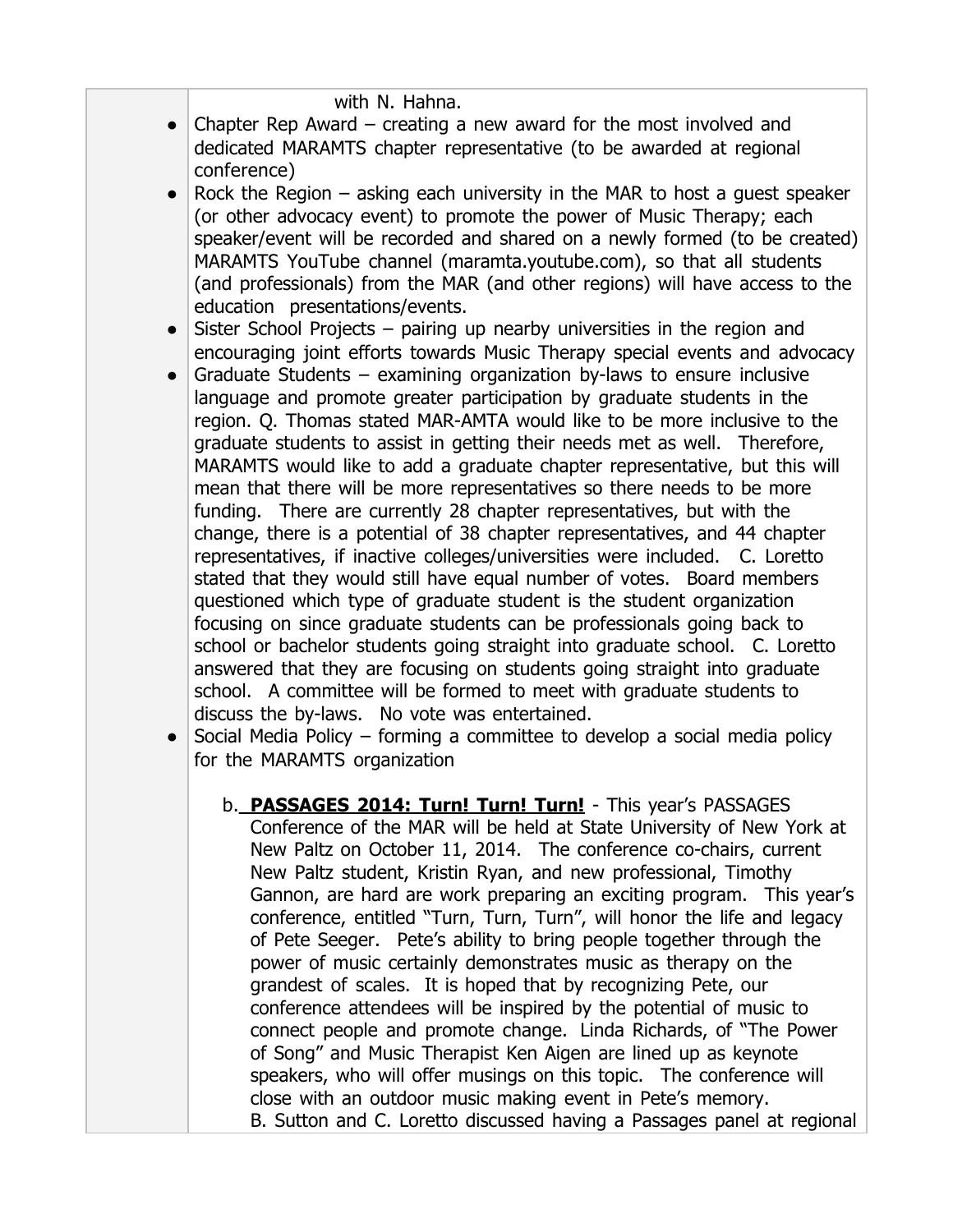|                                                                                  | conference. B. Sutton asked Q. Thomas inquire with MARAMTS.                                                                                                                                                                                                            |                           |                                       |
|----------------------------------------------------------------------------------|------------------------------------------------------------------------------------------------------------------------------------------------------------------------------------------------------------------------------------------------------------------------|---------------------------|---------------------------------------|
| <b>CONCLUSIONS</b>                                                               | MARAMTS Executive Board meeting was productive. MARAMTS works to be<br>more inclusive to graduate students. More appropriate scoring for<br>scholarships will be discussed for future applicants. Passages 2014 will be<br>held at SUNY New Paltz on October 11, 2014. |                           |                                       |
| <b>ACTION ITEMS</b>                                                              |                                                                                                                                                                                                                                                                        | <b>PERSON RESPONSTBLE</b> | <b>DEADI INF</b>                      |
| Notify MARMATS Treasurer about selling items<br>on RegOnline                     |                                                                                                                                                                                                                                                                        | C. Loretto                |                                       |
| Check with Nicole Hahna about changing how<br>scholarships are weighed.          |                                                                                                                                                                                                                                                                        | C. Loretto                |                                       |
| Form committee to discuss inclusive language in<br>regards to graduate students. |                                                                                                                                                                                                                                                                        | C. Loretto, Q. Thomas     |                                       |
| Inquire about having a Passages Panel at<br>regional conference.                 |                                                                                                                                                                                                                                                                        | Q. Thomas                 | By conference<br>proposal<br>deadline |

|                    | H. ASSEMBLY CHAIR                                                                                                                                                                                                                                                                                                                                                                                                                                                                                                                  |
|--------------------|------------------------------------------------------------------------------------------------------------------------------------------------------------------------------------------------------------------------------------------------------------------------------------------------------------------------------------------------------------------------------------------------------------------------------------------------------------------------------------------------------------------------------------|
|                    | <b>DONNA POLEN</b>                                                                                                                                                                                                                                                                                                                                                                                                                                                                                                                 |
|                    | Report in Board Book.                                                                                                                                                                                                                                                                                                                                                                                                                                                                                                              |
|                    | The tentative schedule of meetings for the Assembly in Louisville is as<br>follows:                                                                                                                                                                                                                                                                                                                                                                                                                                                |
| <b>DISCUSSION</b>  | a. Thursday, November 6, 2014: $1:30 \text{ pm} - 5:30 \text{ pm}$<br>b. Friday, November 7, 2014: 7:30 am - 9:00 am<br>c. Saturday, November 8, 2014: $11:15$ am - 1:15 pm                                                                                                                                                                                                                                                                                                                                                        |
|                    | The MAR currently has 16 Delegates and 15 Alternates to the AMTA<br>Assembly. D. Polen has contacted all Delegates and Alternates to insure we<br>have adequate representation at all meetings in Louisville D. Polen stated<br>that are 14 Delegates confirmed for attendance at the conference, and will<br>need two full Alternates and one Alternate to fill in one meeting for Tony<br>Meadows. By the deadline of October 1, D. Polen will work with President J.<br>Neal to fill any vacant Delegate seats with Alternates. |
|                    | In addition, after receiving the AMTA Board and Assembly Book, D. Polen<br>will consult with President J. Neal to identify key issues that will come before<br>the Assembly, both to seek feedback from membership as well as to<br>coordinate a pre-Assembly meeting caucus in Louisville if needed.                                                                                                                                                                                                                              |
|                    | The MAR Assembly Chair Handbook is well on its way to completion.                                                                                                                                                                                                                                                                                                                                                                                                                                                                  |
| <b>CONCLUSIONS</b> | None.                                                                                                                                                                                                                                                                                                                                                                                                                                                                                                                              |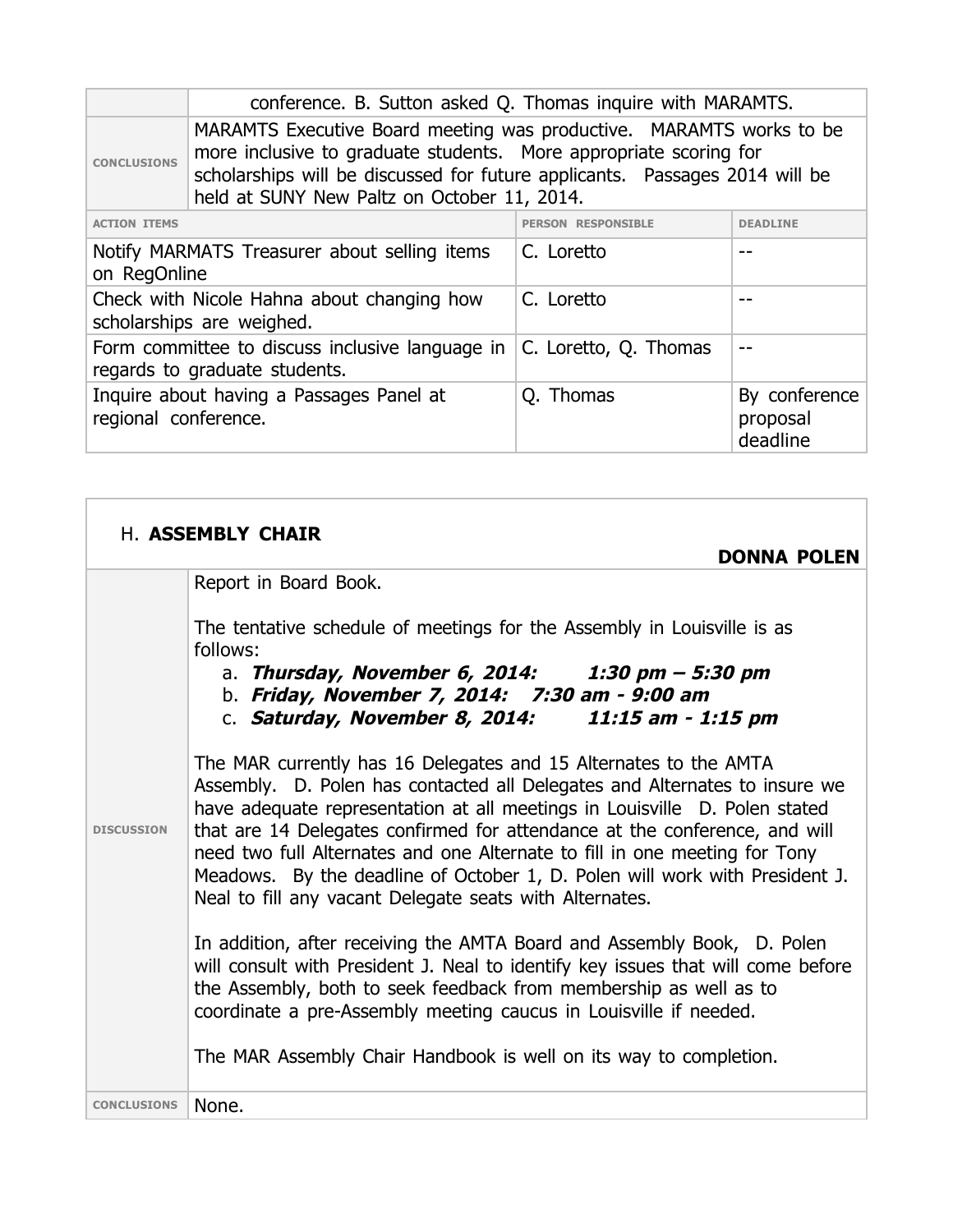| <b>ACTION ITEMS</b>                                                          |                                                                                                                                                         | <b>PERSON RESPONSIBLE</b> | <b>DEADLINE</b>                      |  |
|------------------------------------------------------------------------------|---------------------------------------------------------------------------------------------------------------------------------------------------------|---------------------------|--------------------------------------|--|
| Finalize count of the number of Delegates and Alternates                     |                                                                                                                                                         | D. Polen                  | October 1                            |  |
|                                                                              |                                                                                                                                                         |                           |                                      |  |
|                                                                              | I. MEMBERSHIP                                                                                                                                           |                           |                                      |  |
|                                                                              |                                                                                                                                                         |                           | <b>JULIE NEAL FOR ANITA GADBERRY</b> |  |
| <b>DISCUSSION</b>                                                            | The second quarter brought the following new or returning members: 1                                                                                    |                           |                                      |  |
|                                                                              | associate, 22 grad students, 2 patron, 76 professional, 5 retired, and 20                                                                               |                           |                                      |  |
|                                                                              | students. As of June 30, 2014, the membership totals are listed below.<br>Overall, MAR-AMTA has 5 more members than last year at this time.             |                           |                                      |  |
|                                                                              |                                                                                                                                                         |                           |                                      |  |
|                                                                              | Affiliate members                                                                                                                                       | 3                         |                                      |  |
|                                                                              | Associate members                                                                                                                                       | 9                         |                                      |  |
|                                                                              | <b>Grad Student members</b>                                                                                                                             | 161                       |                                      |  |
|                                                                              | <b>Honorary Life members</b><br><b>Inactive members</b>                                                                                                 | 6                         |                                      |  |
|                                                                              |                                                                                                                                                         | 0                         |                                      |  |
|                                                                              | Life members<br><b>Patron members</b>                                                                                                                   | 1<br>$\overline{2}$       |                                      |  |
|                                                                              | <b>Professional members</b>                                                                                                                             | 502                       |                                      |  |
|                                                                              | <b>Retired members</b>                                                                                                                                  | 19                        |                                      |  |
|                                                                              | <b>Student members</b>                                                                                                                                  | 188                       |                                      |  |
|                                                                              |                                                                                                                                                         |                           |                                      |  |
|                                                                              | <b>TOTAL</b>                                                                                                                                            | 891                       |                                      |  |
|                                                                              | B. Carroll stated that October 1 was the deadline for Membership Support                                                                                |                           |                                      |  |
|                                                                              | Fund to have applicant chosen by January. So far there was only one                                                                                     |                           |                                      |  |
|                                                                              | submission. M. Ahola stated that they will do an e-mail blast about                                                                                     |                           |                                      |  |
|                                                                              | application for Membership Support Fund and for Passages 2014. B. Carroll                                                                               |                           |                                      |  |
|                                                                              | will report back to A. Gadberry about the number of applicants.                                                                                         |                           |                                      |  |
|                                                                              | J. Neal notified board members that A. Gadberry also wanted to discuss MAR                                                                              |                           |                                      |  |
|                                                                              | Conference Scholarships. A. Gadberry would like to revise scholarship as<br>there are no conditions. Would like to model after AMTA Conference          |                           |                                      |  |
|                                                                              | Scholarship. A. Gadberry proposed on document for \$300 for professionals                                                                               |                           |                                      |  |
|                                                                              | and another \$300 for students, and a narrative and professional development                                                                            |                           |                                      |  |
|                                                                              | component will be on the application due January 1, 2015. C. Loretto                                                                                    |                           |                                      |  |
|                                                                              | questioned why there was a an additional student scholarship since                                                                                      |                           |                                      |  |
|                                                                              | membership and registration are already addressed in student scholarships.                                                                              |                           |                                      |  |
|                                                                              | Conclusion was that instead of one professional and one student conference                                                                              |                           |                                      |  |
| scholarships, two professional conference scholarships will be awarded since |                                                                                                                                                         |                           |                                      |  |
|                                                                              | there are already scholarships available to students. A. Gadberry was skyped<br>in. Board members summarized the previous conversation for A. Gadberry. |                           |                                      |  |
|                                                                              | A. Gadberry agreed to switch the student scholarship to a second                                                                                        |                           |                                      |  |
|                                                                              | professional scholarship. B. Carroll stated that there needs to be a                                                                                    |                           |                                      |  |
|                                                                              | clarification of the protocol for giving the scholarship, and recommended to                                                                            |                           |                                      |  |
|                                                                              | have a Review Committee that may include J. Neal. B. Carroll will change it                                                                             |                           |                                      |  |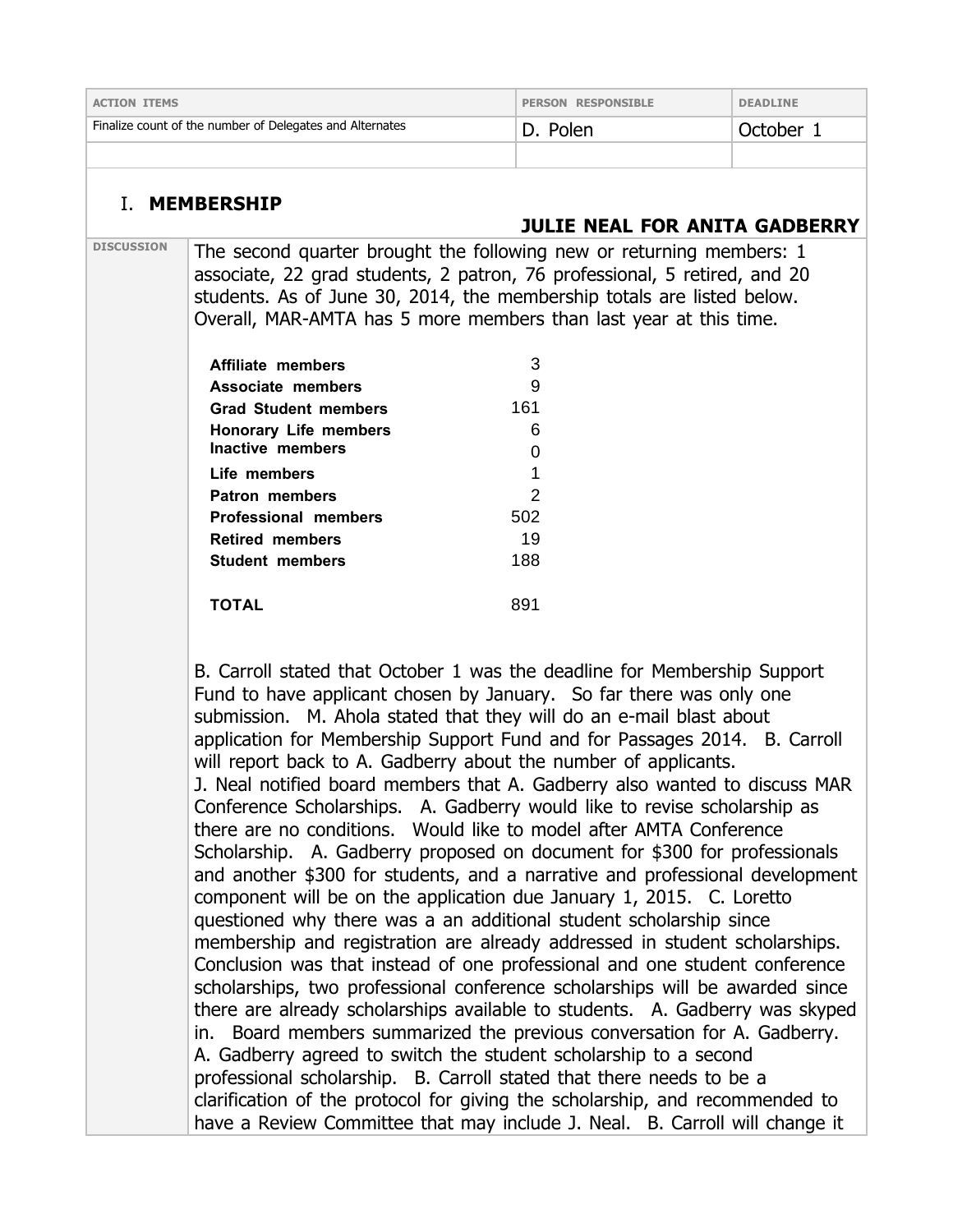|                                                                     | in the budget and need a vote to change the name of the budget line. J.<br>Neal entertained the change in the budget. B. Carroll moved to vote<br>changing the allocation to one professional and one student to two<br>professionals and the amount stands. C. Loretto seconded. Motion approved<br>and changed.                                                                                                                                                                                                                                                          |                                     |                                                  |  |
|---------------------------------------------------------------------|----------------------------------------------------------------------------------------------------------------------------------------------------------------------------------------------------------------------------------------------------------------------------------------------------------------------------------------------------------------------------------------------------------------------------------------------------------------------------------------------------------------------------------------------------------------------------|-------------------------------------|--------------------------------------------------|--|
|                                                                     | G. Ritter-Cantesanu stated that Membership Support Fund is not listed on the<br>website. B. Carroll informed that it is budgeted, but has never been on the<br>website.                                                                                                                                                                                                                                                                                                                                                                                                    |                                     |                                                  |  |
|                                                                     | J. Neal returned discussion back to Review Committee. It was suggested<br>that President-Elect be part of the committee. G. Ritter-Cantesanu<br>suggested that it could be the same people that review the other<br>scholarships. B. Carroll stated that she does not review since she knows the<br>names of the applicants, and that A. Gadberry should excuse herself as she<br>facilitates the application process. G. Verhagen suggested it be an odd<br>number of people on the panel to review. C. Loretto will share student<br>scholarship forms with A. Gadberry. |                                     |                                                  |  |
| <b>CONCLUSIONS</b>                                                  | Motion approved that the Membership Support Fund changed from one<br>professional and one student scholarship to two professional scholarships. A<br>Review Committee will be formed to review applications.                                                                                                                                                                                                                                                                                                                                                               |                                     |                                                  |  |
| <b>PERSON RESPONSIBLE</b><br><b>ACTION ITEMS</b><br><b>DEADLINE</b> |                                                                                                                                                                                                                                                                                                                                                                                                                                                                                                                                                                            |                                     |                                                  |  |
| E-mail blast about Membership Support Fund<br>and Passages 2014.    |                                                                                                                                                                                                                                                                                                                                                                                                                                                                                                                                                                            | M. Ahola                            | <b>ASAP</b>                                      |  |
| Update A. Gadberry about Membership Support<br>Fund applicants      |                                                                                                                                                                                                                                                                                                                                                                                                                                                                                                                                                                            | <b>B.</b> Carroll                   | October 1                                        |  |
| Choose applicant for Membership Support Fund                        |                                                                                                                                                                                                                                                                                                                                                                                                                                                                                                                                                                            | A. Gadberry                         | January                                          |  |
| Add Membership Support Fund information to<br>the website           |                                                                                                                                                                                                                                                                                                                                                                                                                                                                                                                                                                            | A. Gadberry                         | <b>ASAP</b>                                      |  |
| Form a Review Committee for Scholarships                            |                                                                                                                                                                                                                                                                                                                                                                                                                                                                                                                                                                            | A. Gadberry, B. Carroll,<br>J. Neal | By the time<br>applicants<br>should be<br>chosen |  |
| Send forms from the Student Scholarships to A.<br>Gadberry          |                                                                                                                                                                                                                                                                                                                                                                                                                                                                                                                                                                            | C. Loretto                          | <b>ASAP</b>                                      |  |
| <b>J. NEW BUSINESS</b>                                              |                                                                                                                                                                                                                                                                                                                                                                                                                                                                                                                                                                            |                                     |                                                  |  |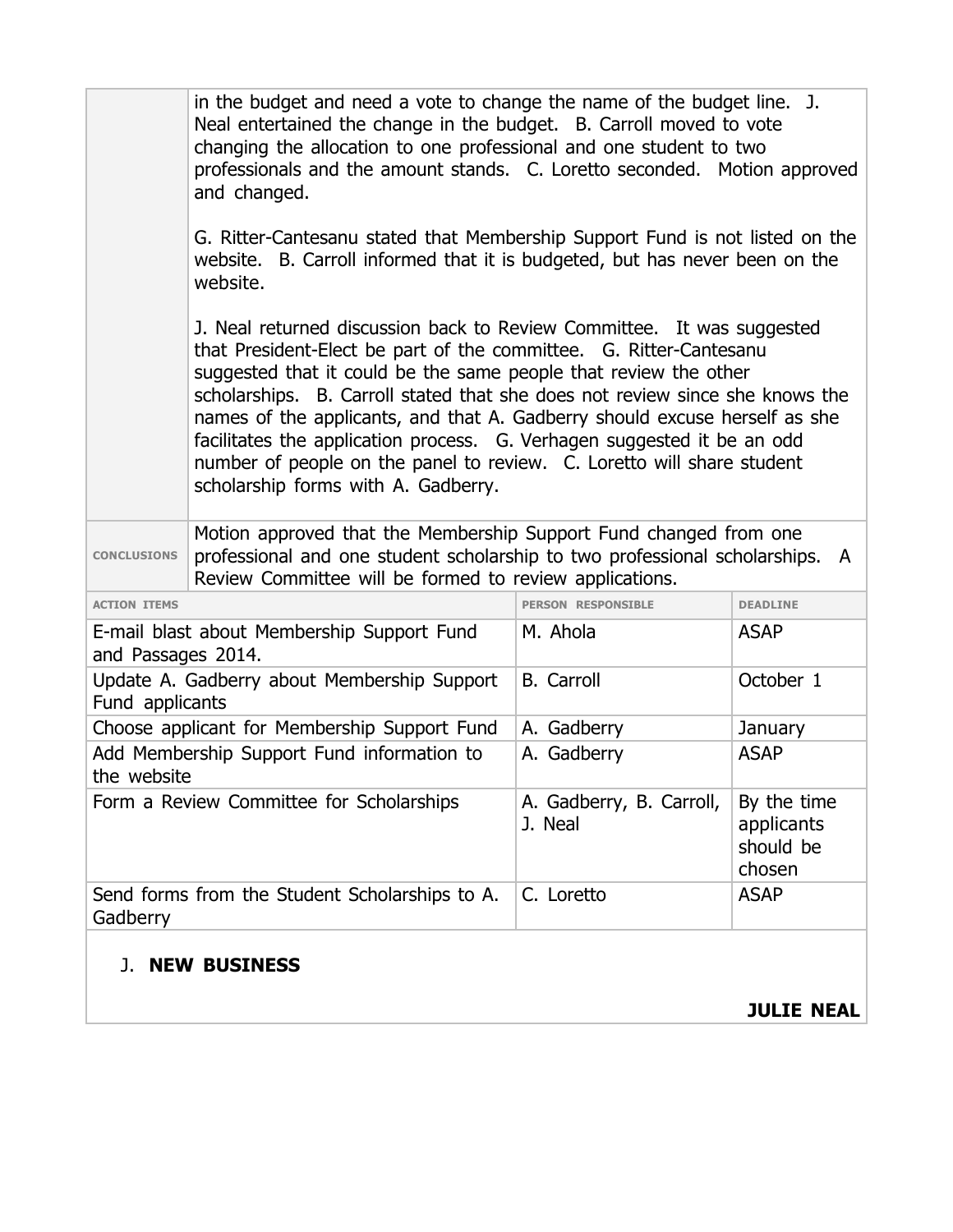**DISCUSSION** Proposed Appointments for the Judicial Review Board and Academic Program Approval Committee in Board Book.

- a. **Proposed Appointments.** J. Neal led discussion on proposed appointments for vacancies in the Judicial Review Board (JRB) committee and Academic Program Approval Committee (APAC) due to the passing of E. Selesky. Board members provided their input on the JRB candidates (Leah Oswanski and Suzy Sorel) as well as APAC candidates (Trish Winter, Michael Viega and Suzy Sorel). T. Winter excused herself from the room before discussion started about APAC. G. Verhagen clarified that the president appoints, and the board approves the appointment. J. Neal recommended the appointment of Suzy Sorel for APAC. J. Neal asked for a vote. Motion approved. J. Neal recommended the appointment of Leah Oswanski for JRB committee, and to find someone to sub for the meeting in Louisville. J. Neal asked for a vote. Motion approved. J. Neal thanked the board for their input on the appointments.
- b. **Committees.** B. Carroll started discussion on how much knowledge is provided to members about each committee. Website has a diagram, but no description for each committee. Board members discussed that with part of moving forward with the website that descriptions of each committee should be provided for the members. This will provide more information for members to make a decision on how they can be involved. J. Neal states that reports and minutes from conferences, and other information is available, such as on the AMTA website. However, members may not know how to access it. M. Resig stated that World Federation of Music Therapy does it well by being user friendly and visually appealing. Website Committee will look to WFMT's website to model from. M. Resig suggested headshots of all the board members. G. Ritter-Cantesanu stated that current website needs to be updated with board members contact information.
- c. **Internship Regional Award.** C. Loretto presented an idea to recognize an internship site – Internship Regional Award, which would help promote internship sites around the region. Administrations can be invited to attend the conference. Interns could nominate or internship supervisors could be awarded by the number of years of service. Award can be presented during the Presidential Awards Ceremony. B. Sutton and K. O'Grady stated that interns can speak to how well the internship is/was. Discussion was made to spotlight internships throughout the reason as well. M. Resig suggested that the internship spotlight could be featured on the website, and can be a different internship each month. D. Polen agrees with the award, but noted that they need to be National Roster Internships, not universityaffiliated internships. Discussion was made on how to decide which internship would be awarded, such as previous internship feedback, or school advisor feedback. M. Fay noted to take into account the internships with many interns. C. Loretto will form a committee to set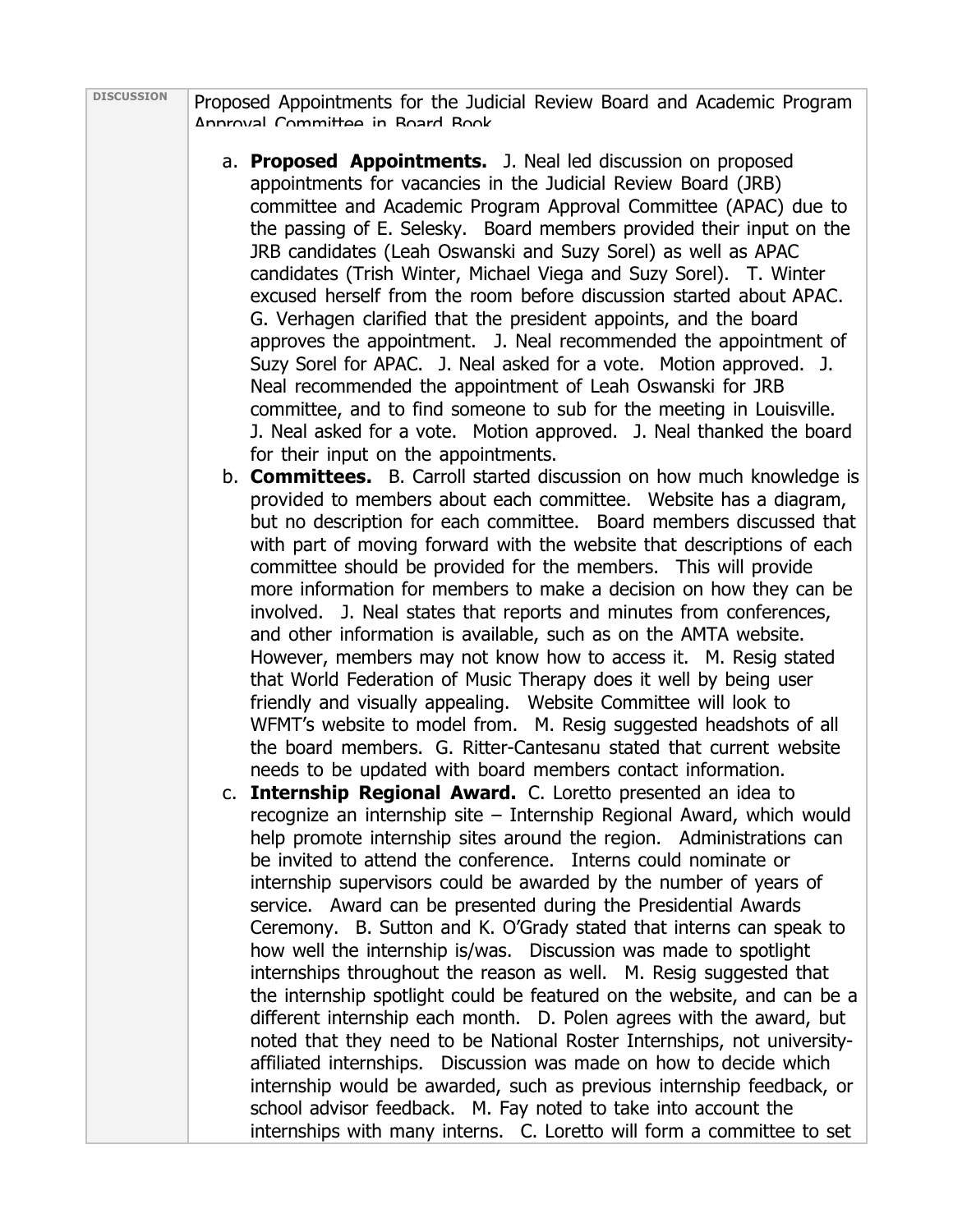parameters. D. Polen will assist.

d. **Conference Budget.** Board members discussed how MAR conference was the biggest fundraiser for the region. T. Winter questioned how much the region needs and needs to take out. M. Resig suggested that the Financial Advisory Committee look ahead for at projections for what will be needed. B. Sutton will look into proposed targets. B. Carroll stated that she would like to reach out for advisement to assist with accounts and look through budgets. In addition, the consultant could assist with the projections into the past and into the future. M. Fay suggested to hire a financial person to help FAC for a short period of time. G. Verhagen stated that the historical information will be helpful for the FA to assist the Conference Counsel on what they will be expected to earn for the budget, and it will help the committee make decisions on what money should be spent on.

e. **Honoring Evelyn Selesky.** Report in Executive Board Files. D. Polen stated that Evelyn's Warrior Women would like to honor E. Selesky's memory as she was an asset to the region. An Ad Hoc Committee will be formed to plan a recognition ceremony with the help from Molloy College. E. Selesky's husband and daughters will be invited. D. Polen asked for two hotel rooms for one night for the family members. D. Polen asked the board to consider and discuss the scheduling and financial components (lodging) of the ceremony. Award will be given to the family. B. Sutton suggested it be during the Award Ceremony, and will discuss this will the Conference Committee.

**CONCLUSIONS** Suzy Sorel was appointed to the Academic Program Approval Committee. Leah Oswanski was appointed for the Judicial Review Board committee. It was discussed to have committee descriptions be more available on the new website. Committee will be formed and come up with proposal for Internship Regional Award. It was suggested that FAC seek advisement from a financial person to assist in the budget. There will be a recognition ceremony for E. Selesky at 2015 MAR conference in Baltimore, MD.

| <b>ACTION ITEMS</b>                                                                                        | <b>PERSON RESPONSIBLE</b> | <b>DEADLINE</b>                             |
|------------------------------------------------------------------------------------------------------------|---------------------------|---------------------------------------------|
| Compile updated board members' contact<br>information to update the website.                               | E. Kong                   | <b>ASAP</b>                                 |
| Form Internship Regional Award committee to<br>set parameters to come back with a proposal                 | C. Loretto, D. Polen      |                                             |
| Inquire about financial consulting with a family<br>friend                                                 | E. Kong                   | <b>ASAP</b>                                 |
| Write blurb about E. Selesky's recognition<br>ceremony for M. Ahola to include in the<br><b>Newsletter</b> | D. Polen, M. Ahola        | <b>Before</b><br>Newsletter is<br>published |
| Assist with Conference Committee in the<br>planning of E. Selesky's recognition ceremony                   | <b>B.</b> Sutton          |                                             |
| Form Ad Hoc Committee to plan E. Selesky's                                                                 | D. Polen                  |                                             |